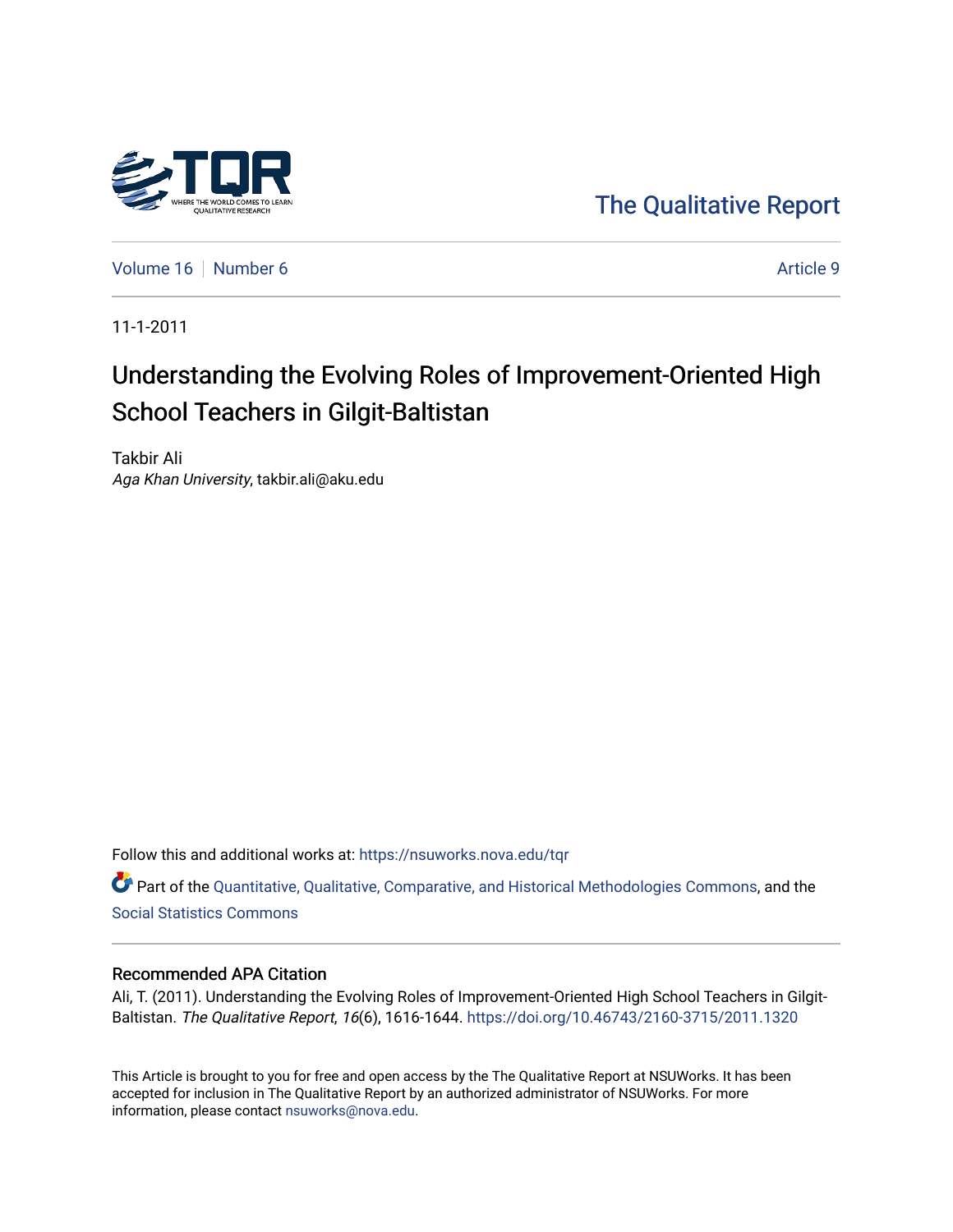# **Qualitative Research Graduate Certificate** Indulge in Culture Exclusively Online . 18 Credits **LEARN MORE**



# Understanding the Evolving Roles of Improvement-Oriented High School Teachers in Gilgit-Baltistan

# Abstract

In this paper the author presents a framework for understanding how improvement-oriented high school teachers' accounts of change experiences portray their evolving roles as change agents in school reform. The data on which this paper is based come from a one-year long in-depth study (doctoral thesis research project) in which the author set out to investigate how improvement-oriented teachers pursue important changes in the realm of classroom, school and community; how the teachers-initiated changes can be characterized; and how the teachers' roles evolve with their change practices. The researcher employed qualitative case study methodology, using in-depth interviews, classroom observations, post-observation discussion, and document analysis, as the main sources of data. The teachers whose change practices and values are depicted in this report recognize their roles in pedagogical, institutional and social change, and wherever possible, they try to engage in efforts to bring these changes about. Through the study the author recognizes an inherent link between teachers' endeavors aimed at bringing about fundamental change in the classroom and their efforts towards promoting institutional change in the schools and social change in the community.

# Keywords

Qualitative Research, Case Study, Educational Change, Improvement-Oriented Teachers, Pedagogical Change, Institutional Change, Social Change, Teachers' Evolving Roles

# Creative Commons License



This work is licensed under a [Creative Commons Attribution-Noncommercial-Share Alike 4.0 License](https://creativecommons.org/licenses/by-nc-sa/4.0/).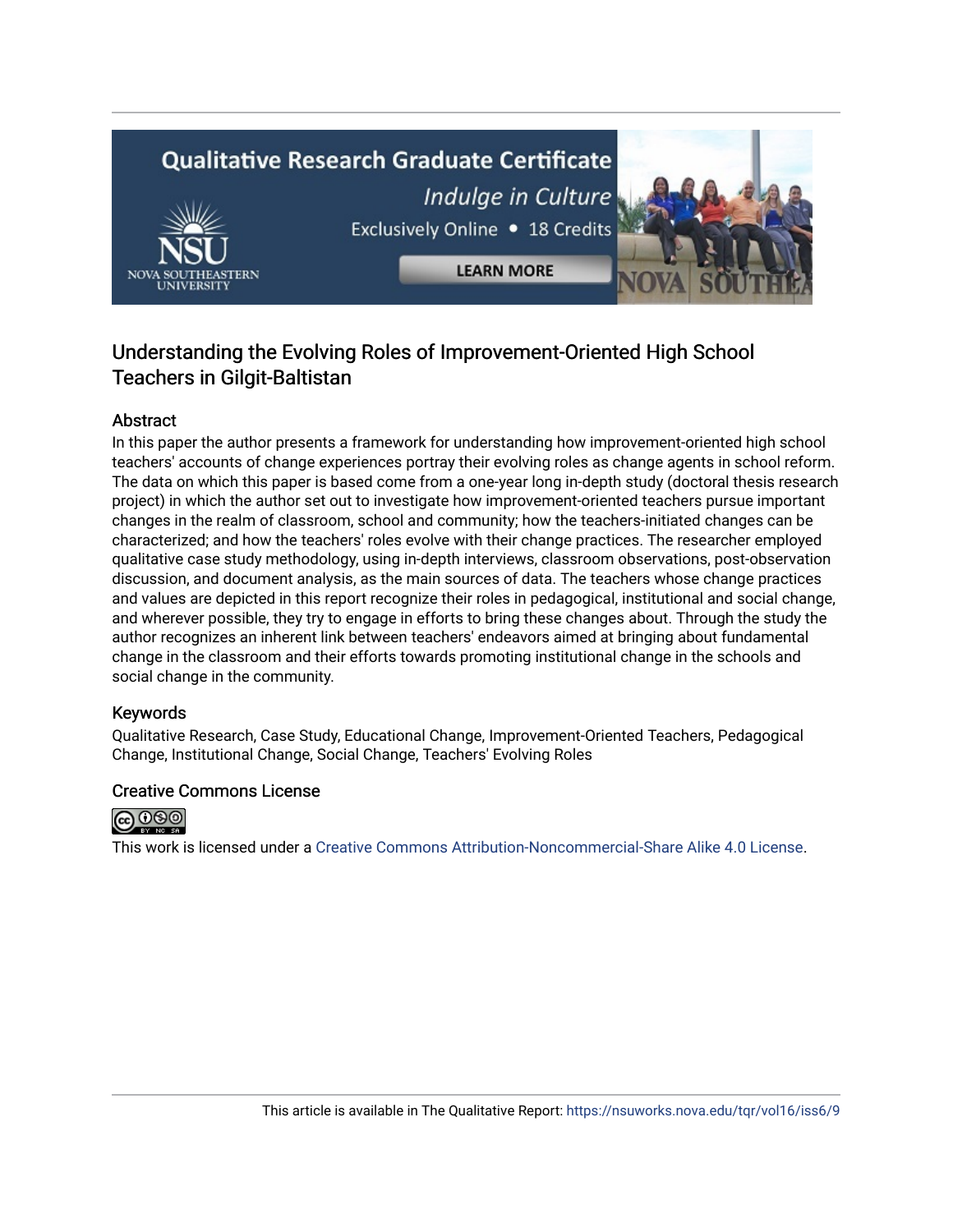# **Understanding the Evolving Roles of Improvement-Oriented High School Teachers in Gilgit-Baltistan**

Takbir Ali Aga Khan University, Karachi, Pakistan

*In this paper the author presents a framework for understanding how improvement-oriented high school teachers' accounts of change experiences portray their evolving roles as change agents in school reform. The data on which this paper is based come from a one-year long in-depth study (doctoral thesis research project) in which the author set out to investigate how improvement-oriented teachers pursue important changes in the realm of classroom, school and community; how the teachers-initiated changes can be characterized; and how the teachers' roles evolve with their change practices. The researcher employed qualitative case study methodology, using in-depth interviews, classroom observations, post-observation discussion, and document analysis, as the main sources of data. The teachers whose change practices and values are depicted in this report recognize their roles in pedagogical, institutional and social change, and wherever possible, they try to engage in efforts to bring these changes about. Through the study the author recognizes an inherent link between teachers' endeavors aimed at bringing about fundamental change in the classroom and their efforts towards promoting institutional change in the schools and social change in the community. Key Words: Qualitative Research, Case Study, Educational Change, Improvement-Oriented Teachers, Pedagogical Change, Institutional Change, Social Change, Teachers' Evolving Roles.* 

This paper I describe a framework for understanding the nature, scope and complexity of teacher-initiated changes in the socio-cultural context of Gilgit-Baltistan. I examine the ways in which teachers frame their roles in the multiple contexts of their work. Gilgit-Baltistan, most recently known as the *Northern Areas,* is a partially selfgoverning territory under Pakistani control. It forms parts of Pakistan's international borders with China to the northeast, Afghanistan to the northwest and Indian-and Pakistan-administered Kashmir to the southeast (Hafiz & Yuri, 2005).

Following the creation of an independent Pakistan in 1947, as a result of the partition of the Indian subcontinent, the people of Gilgit-Baltistan liberated themselves from the Dogra regime of the former princely state of Jammu and Kashmir. Immediately after this liberation, on November 1, 1947, administrative control of the region was handed over to Pakistan's Federal Government, which has since administered the region through the Ministry of Kashmir Affairs and Gilgit-Baltistan (Dani, 1989). The political future of Gilgit-Baltistan is yet to be decided because the status of the Gilgit-Baltistan remains tied to the disputed territory of Kashmir; Pakistan has not accepted the division of Kashmir between Pakistan and India (Streefl, Khan, & Lieshout, 1995). On August 29, 2009, the Gilgit-Baltistan Empowerment and Self-Governance Order of 2009 was passed by the Pakistani cabinet and signed by the country's president (Associate Press of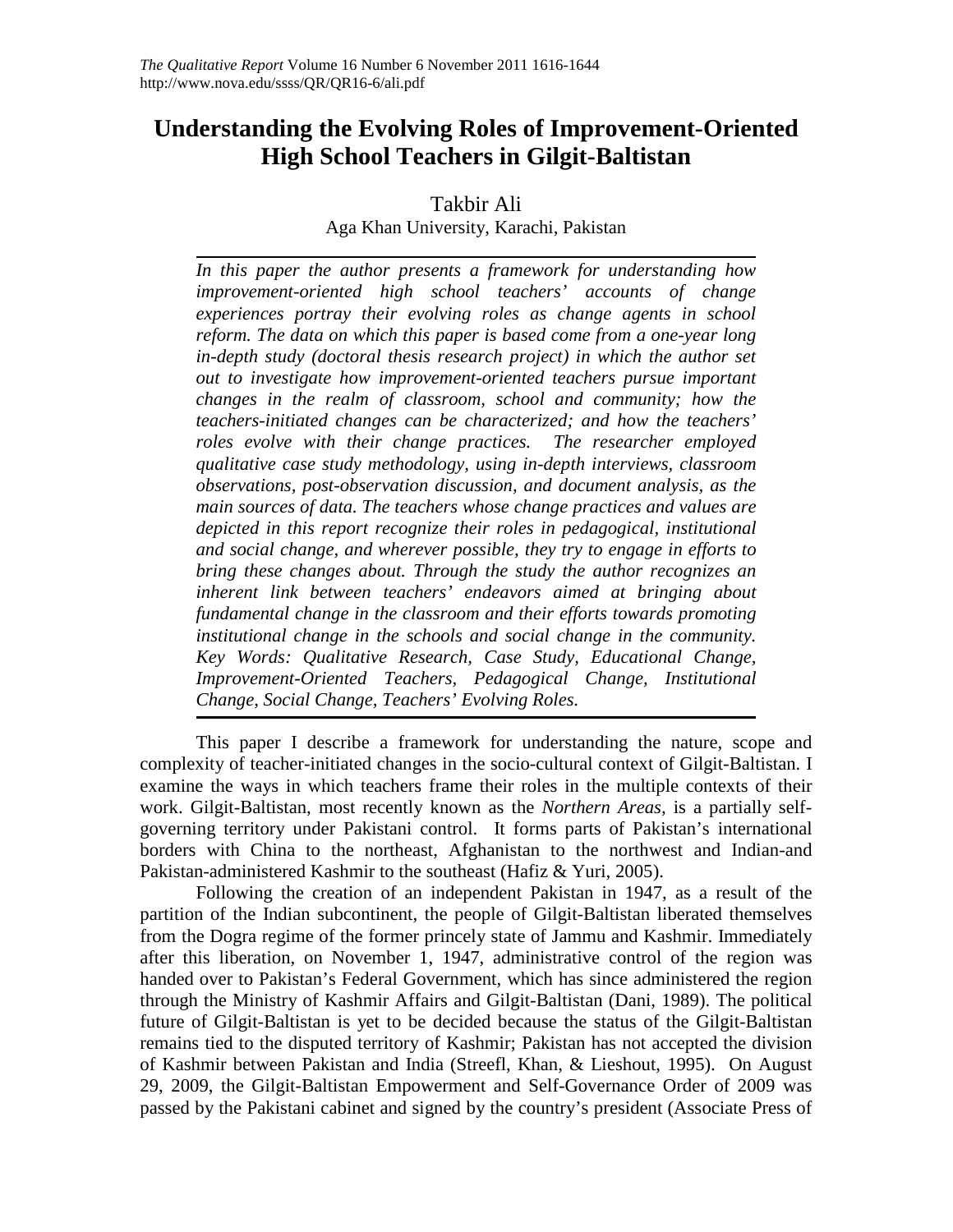Pakistan, 2009). This order granted self-rule to the people of the former Northern Areas, now renamed Gilgit-Baltistan, creating, among other things, an elected legislative assembly. The local parliament, known as the Gilgit-Baltistan Legislative Council, consists of 24 directly elected members, besides six and three seats reserved for women and technocrats respectively (Government of Pakistan, 2009).

At the last census of 1998, the population of Gilgit-Baltistan was 870,347. The population is growing at the rate of 2.8% per year and, according to a recent estimation, the population has approached one million (Government of Pakistan 2009). The population of Gilgit-Baltistan comprises several ethnic sub-groups with varied linguistic backgrounds and cultural orientations (Lagendijk, 1993). The major languages spoken in the region are Shina, Balti, Brushaski, Khowar, Wakhi and Urdu. Urdu, the national language of Pakistan, is the lingua franca of the region and as well as the medium of instruction in schools. The dominant religion is Islam, divided into four major sects—*Ahl Sunnat, Shi'a Ithnasharis, Shia'a Norbukhshis (*only in Baltistan) and *Shi'a Ismailis*  (Streefl et al., 1995).

Gilgit-Baltistan, a vast, rugged mountainous terrain, is home to five peaks above 8000 meters and to more than fifty peaks above 7000 meters. Gilgit and Skardu, the main political centers, are the two hubs for expeditions to those mountains. The region is home to some of the world's highest mountain ranges—the main ranges are the Karakoram and the western Himalayas. The Pamir Mountains are to the north, and the Hindu Kush lies to the west. Among the highest mountains are K2 (Mount Godwin-Austen) and Nanga Parpat, the former being the second highest in the world after Mount Everest of Nepal. Prior to 1978, Gilgit-Baltistan was cut off from Pakistan due to harsh terrain and the lack of accessible roads. With assistance from the Chinese government, the construction of Karakoram Highway (KKH), which connects Islamabad (capital of Pakistan) to Gilgit and Skardu and Gilgit to Taskurgan and Kashgar in China via Khunjerab Pass was completed in 1978. This led to phenomenal change in the socioeconomic outlook of the region, which had been neglected for centuries due to being the remotest region of Pakistan.

Despite some positive socioeconomic changes, the region remains one of the most disadvantaged in Pakistan. The geographical isolation, hard climatic conditions, mountainous environment and scarcity of resources contribute to the region's continuing socio-economic backwardness. People have very limited access to essential facilities such as health care, education, communication, electricity, and transportation. Most people (nearly 90%) live in sparsely-scattered remote villages; only 14% of the population lives in urban areas (Directorate of Education Northern Areas, 2005). The annual per capita income is estimated at 60% of the national standard of US \$1047 (Government of Pakistan 2009). The communities depend for their livelihood on a variety of sources such as substance farming, employment with government and private sector organizations and limited commercial activities (e.g., trade with China, tourism, retailing, transport, and running restaurants). The major source of livelihood, however, remains subsistence farming of wheat, corn, barely, vegetables, fruits, and cattle. Marking of fresh and dried fruits such as apple, pear, cherries, apricot, almond, and walnut contribute to families' income (The Aga Khan Rural Support Programme, 2000).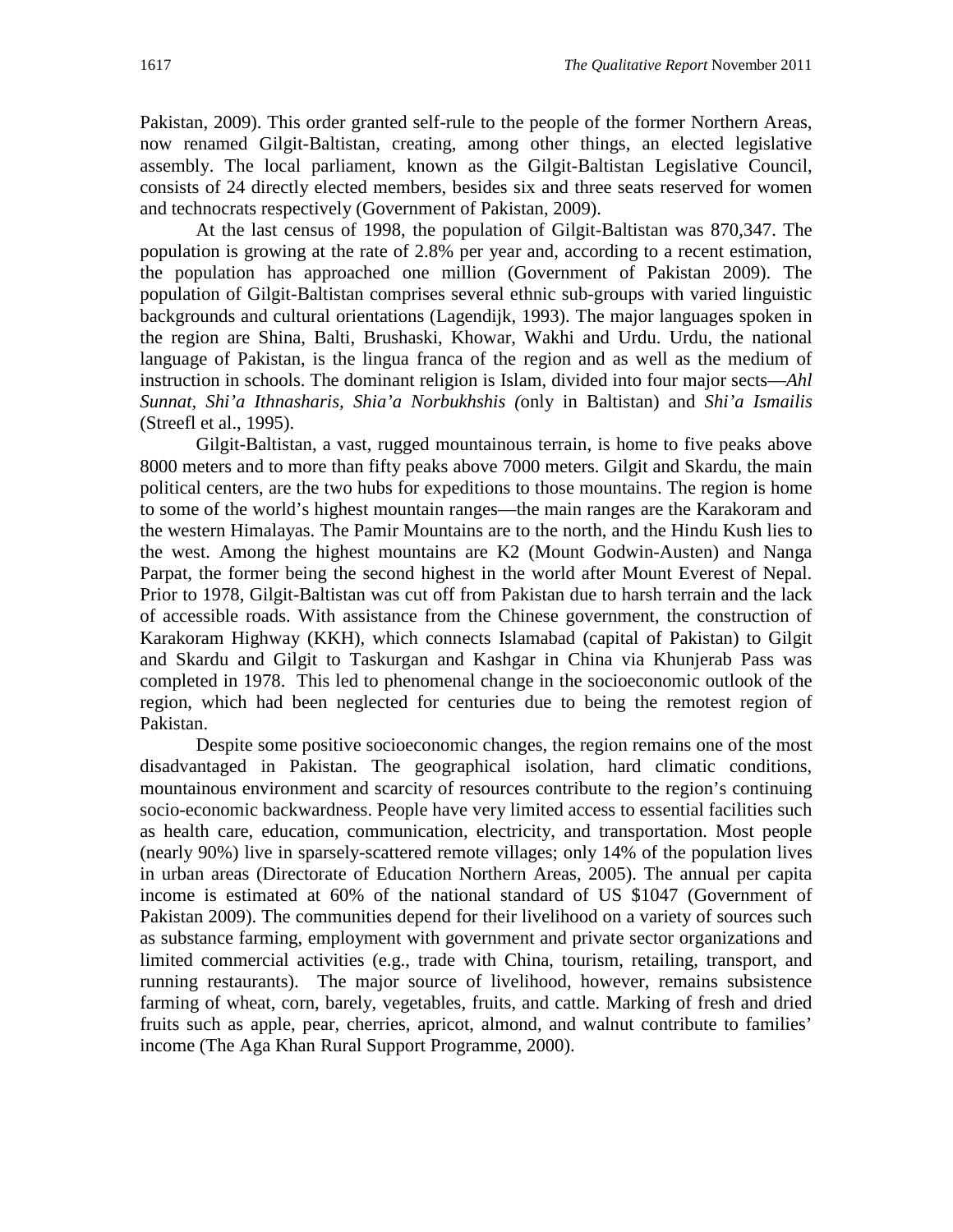# **Educational Statistics and Schooling**

The education indicators for Gilgit-Baltistan Pakistan fall below the national average, and the quality of education in the region is inferior to that of the rest of Pakistan (The Aga Khan Development Network, 2001). The literacy rates are 64% for males and 34% for females (Government of Gilgit-Baltistan, 2010). The gross school enrollment and literacy rates, particularly the level of participation in middle and secondary education, vary substantially from place to place within the region, both rates being generally lower for women (The Aga Khan Development Network, 2001). The overall educational situation and female participation in middle and secondary education in the region are improving, largely due to the work of NGOs, such as the Aga Khan Education Service, Pakistan (a non-profit organization), which is the second largest provider of education after the government.

High schools in Gilgit-Baltistan are generally small in terms of student population and size of teaching staff compared with the high schools in urban areas. Student enrollment in a typical Government school in Gilgit-Baltistan would range from 430 to 500 boys or girls, with a teaching staff of 20 to 25 men or women teachers, depending upon students' gender. Most of the high schools are single-gender—separate schools for girls and boys. The number of students of Grade nine or 10 in a typical class ranges from 40 to 50 boys or girls. Typical high schools in fact enroll students from Grades one to 10, divided into primary, middle and secondary sections housed in one building with the same headteacher and teaching staff. In some situations, high school teachers are required to teach students belonging to any age group (Grades 1-10). However, senior (upper salary scale) and academically more qualified teachers teach only upper-grade (Grades 8-10) students. The teachers are expected to organize the instructional periods in accordance with the syllabus provided by the Examination Board. Completion of the prescribed syllabus within a stipulated time is compulsory, because the Board examination questions cover all the syllabus content.

Teachers' lives inside and outside school are inseparable. Teaching in Gilgit-Baltistan is considered a noble profession; a teacher is believed to know more than those whom he or she teaches. As models of good character, teachers are expected to preach and practice all the noble virtues, such as honesty, integrity, trustworthiness, justice, fidelity, and fairness. Teachers are active and influential members of their communities; in the remote rural areas of Gilgti-Baltistan, where adult literacy is low, teachers assume leadership responsibilities in social and religious organizations and have a great deal of influence on community affairs.

Despite this positive image of teaching and these expectations about teachers, schoolteachers do not enjoy the kind of status or public respect attached to professionals or authorities such as doctors, engineers, police, army officers, religious leaders, and so on. Factors such as low salaries, minimal power or authority and lack of recognition for teaching as a full-fledged profession (i.e., becoming a teacher does not require certification) all contribute to teaching's lower status. But teaching in a government school is much more attractive for educated youths, due to comparatively high salaries, other service benefits and job security.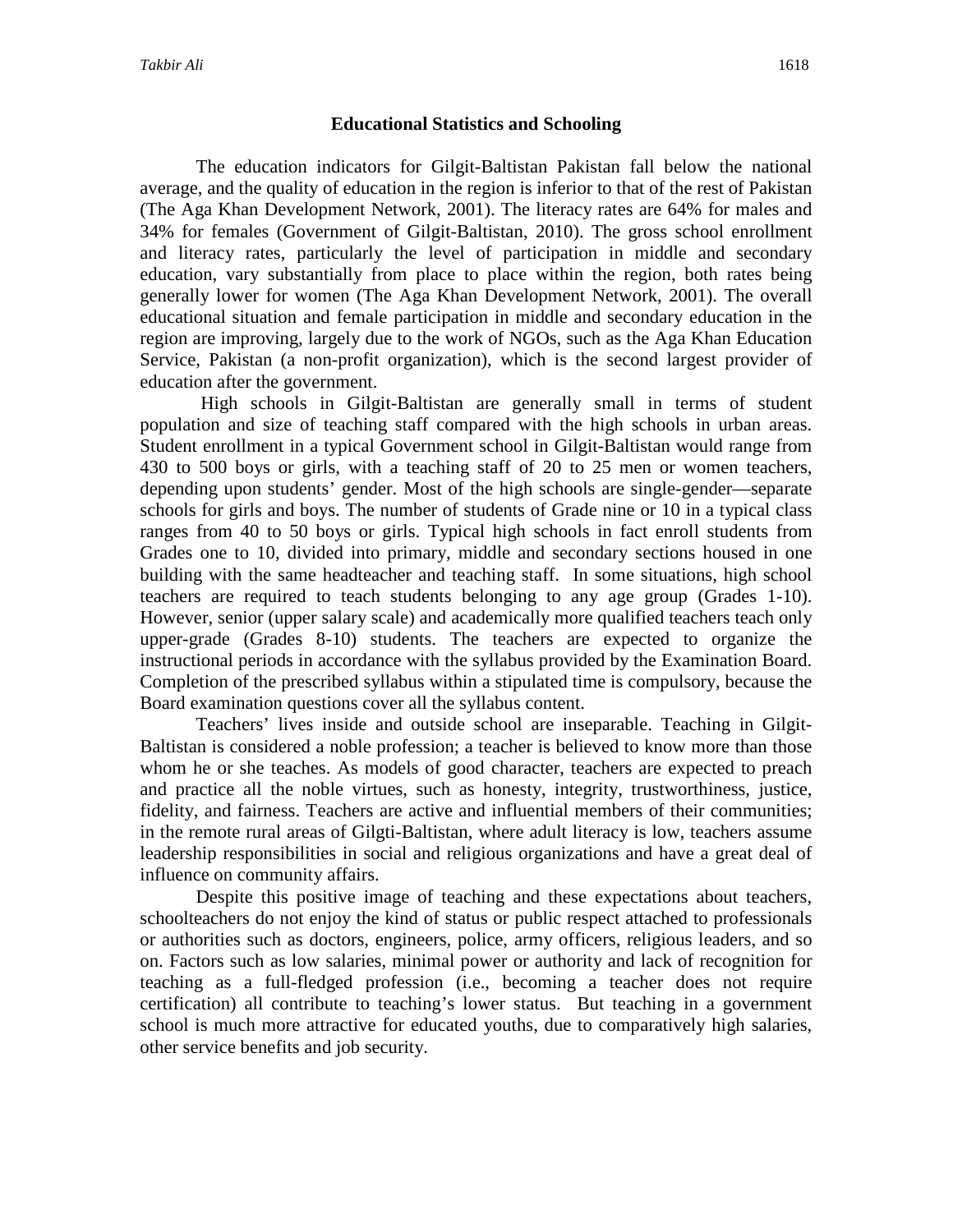#### **Literature Review**

Recently, the processes of school improvement and educational change have attracted much attention from researchers and educators around the world, particularly those in developed countries. The school improvement models, frameworks and approaches, and the educational change theories that have emerged from these studies, tend to emphasize the centrality of teachers in initiating, managing and sustaining educational change and school improvement (e.g., Creemers & Reezigt, 2005; Drake & Miller, 2001; Farah, 1995; Flecknoe, 2005; Fullan, 1992, 1993, 2001; Hargreaves, 1994; Lieberman & Miller, 1994; Reezigt & Creemers, 2005; Scheerens & Demeuse, 2005; Stoll, 1999). Creemers and Reezigt (2005) argue, "Schools do not change if the people within the schools, particularly the teaching staff, do not change" (p. 365). Fullan (1991) concurs, "In the final analysis it is the action of the individuals that counts" (p. 77). Calderhead's (2001) extensive review of the literature on *international experience of teaching reform* led him to conclude: "If educational reform is to be systematically and effectively managed, the roles of teachers need to be fully recognized and incorporated into the reform process" (p. 797).

The Committee of Experts on Standards of Education Improvement at Secondary and Higher Secondary Levels, Government of Pakistan (2002) also seems to be in tune with these perspectives in its strong emphasis on the "pivotal" importance of teachers in school improvement. Fullan (1982) concludes that the neglect of the phenomenology of change—that is, how teachers and others in the educational system experience change, as distinct from how change might have been intended—was "at the heart of the spectacular lack of success of most reforms" (p. 4). There has been no substantial work towards understanding the change process from teachers' perspectives since Fullan pointed out this gap almost three decades ago.

The insights from empirical research and from the ongoing discourse on educational change and the teacher's role in reform also underscore the need to expand the expectations for teachers' roles in school reform beyond the classroom to include the school and the community (e.g., Creemers & Reezigt, 2005; Niyozov, 2001; Scheerens & Demeuse, 2005; Stoll, 1999; Thiessen, 1993; Thiessen & Anderson, 1999; Wikeley & Murillo, 2005). These three distinct contexts of teaching interact to shape teachers' professional roles and dispositions and, in turn, students' educational experiences and development (Calderhead, 2001; Cochran-Smith & Lytle, 1993; Fullan, 1993; Guskey, 1995; Lieberman & Miller, 1994; Randi & Corno, 1997; Thiessen & Barrett, 2002).

Despite the growing realization and the blossoming rhetoric about teachers' pivotal role in school improvement, educational research has not paid adequate attention to the extent and ways in which teachers influence school improvement by getting involved in the improvement efforts inside and outside school (Honig, Kahne, & McLaughlin, 2001; Thiessen & Barrett, 2002). Thiessen and Barrett (2002), for example, note the lack of emphasis on teachers' extensive roles in school reform, roles that include teachers' persistent efforts towards improvement of practices, procedures, routines, policies, and relationships in the school and in the community. These authors argue that the literature's ongoing emphasis on teachers' classroom work "fails to adequately acknowledge the work of teachers in other contexts and, consequently, underplays the interdependence of what teachers do inside and outside the classroom" (p. 761). Though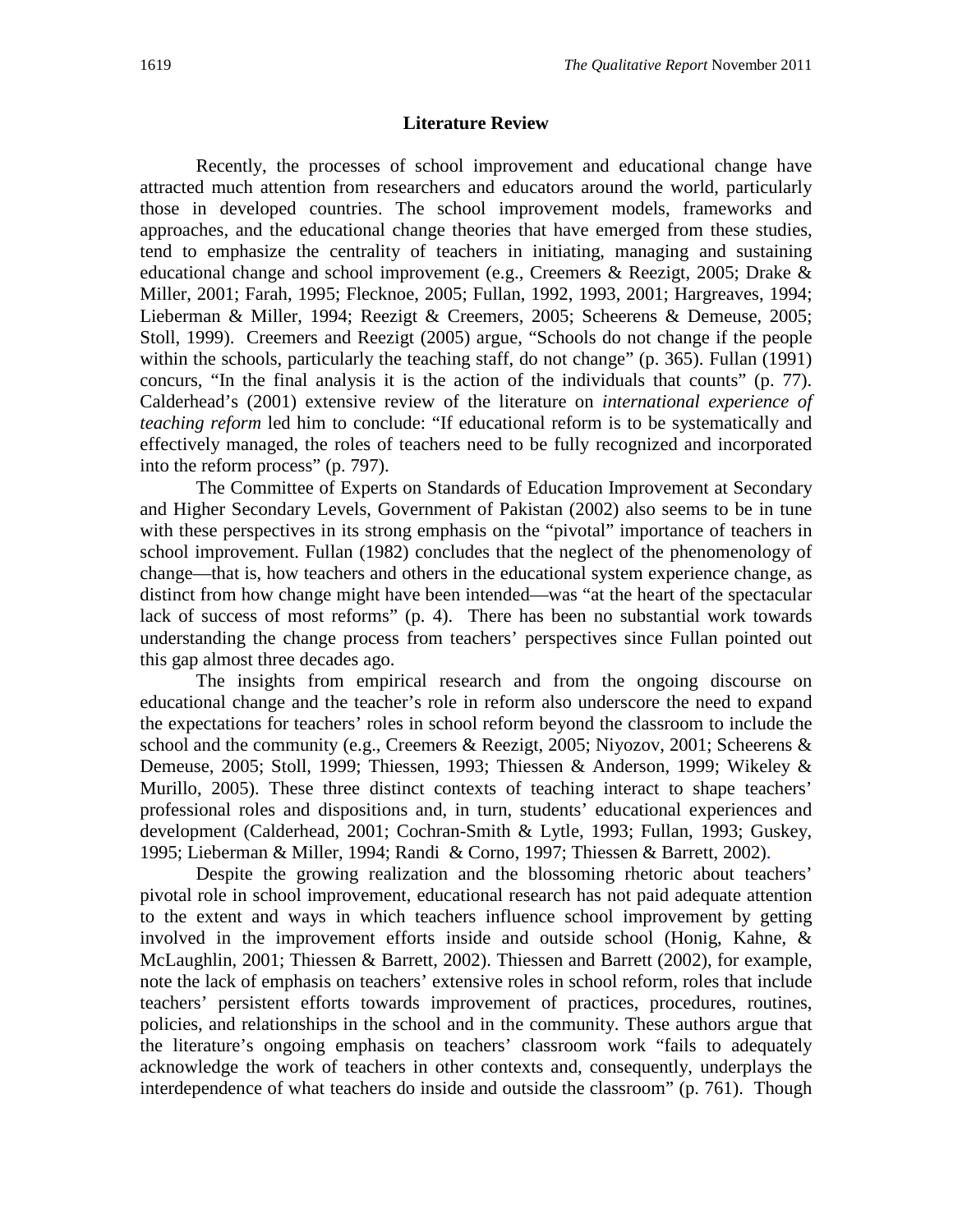much of teachers' work is based in the classroom, the literature recognizes that their work and change efforts also occur outside the classroom, at the school level (with colleagues, headteachers, etc.) and in relation to others in the school community (e.g., parents, families, school district, personal-consultants, resource people, administrators, etc.). However, much less is known about teachers' improvement experiences in these latter two realms or about how teachers' work in one realm interacts with their change activities in one or both of the others.

# **School Reform in Gilgit-Baltistan**

The various school improvement initiatives undertaken in Gilgit-Baltistan have tried to address various educational issues at different levels. The teacher professional development programmes initiated with funding from international donor agencies have considered teachers as key players in school reform. These programmes assume that their intended results (e.g., visible improvement in students' learning and development) could not be achieved until all key stakeholders—teachers, headteachers, educators, parents, the local community and education officials work together to improve schools. It is also recognized that the teachers' role in school change requires them to lead activities, communicate and collaborate with all stakeholders, generate support and resources, and address the challenges that inhibit improvement (Kanji & Ali, 2006).

Overall, the literature paints a bleak picture of the challenges facing school improvement in the region. The most widely recognized challenge to school improvement in Gilgit-Baltistan comes from deeply entrenched instructional practices which make students memorize a great deal of information with the limited purpose of reproducing it in the Board Examinations (Aga Khan Foundation, 1998; Shafa, 2003; World Bank, 2004). A report by the Aga Khan Foundation (1998) notes, "Teaching methods are teacher-centered and do not encourage student participation. Rote memorization and moral dictates go hand in hand with a punitive school environment" (p. 24). The report further points out that the quality of education is particularly low in the rural areas, because schools have insufficient material resources and staff; teachers are either untrained or poorly trained. The report also says that most teachers have little exposure to English and few opportunities to practice it and that, in many cases teachers have inadequate content knowledge, particularly in Mathematics and Sciences.

Shafa (2003) categorizes these challenges under three broad areas: *school environment*, *examination system*, and *external forces* (p. 252). The *school environment* includes a school's physical and social environment. In Gilgit-Baltistan, it is typically characterized by insufficient, small and stuffy classrooms, no washroom or toilet facilities for students, and a shortage of material resources, a lack of collaboration among teachers, and a lack of teacher commitment. The examination system, controlled either by schools themselves or by external Boards, is afflicted by "rampant acts of corruption," making it "unreliable and devoid of credibility" and a serious threat to any school improvement efforts that aim to improve students' academic achievement (Shafa, 2003, p. 240). Shafa also reports a negative correlation between teacher commitment and the *examination system*; the latter's emphasis on syllabus coverage and memorization destroys teachers' initiative and enthusiasm.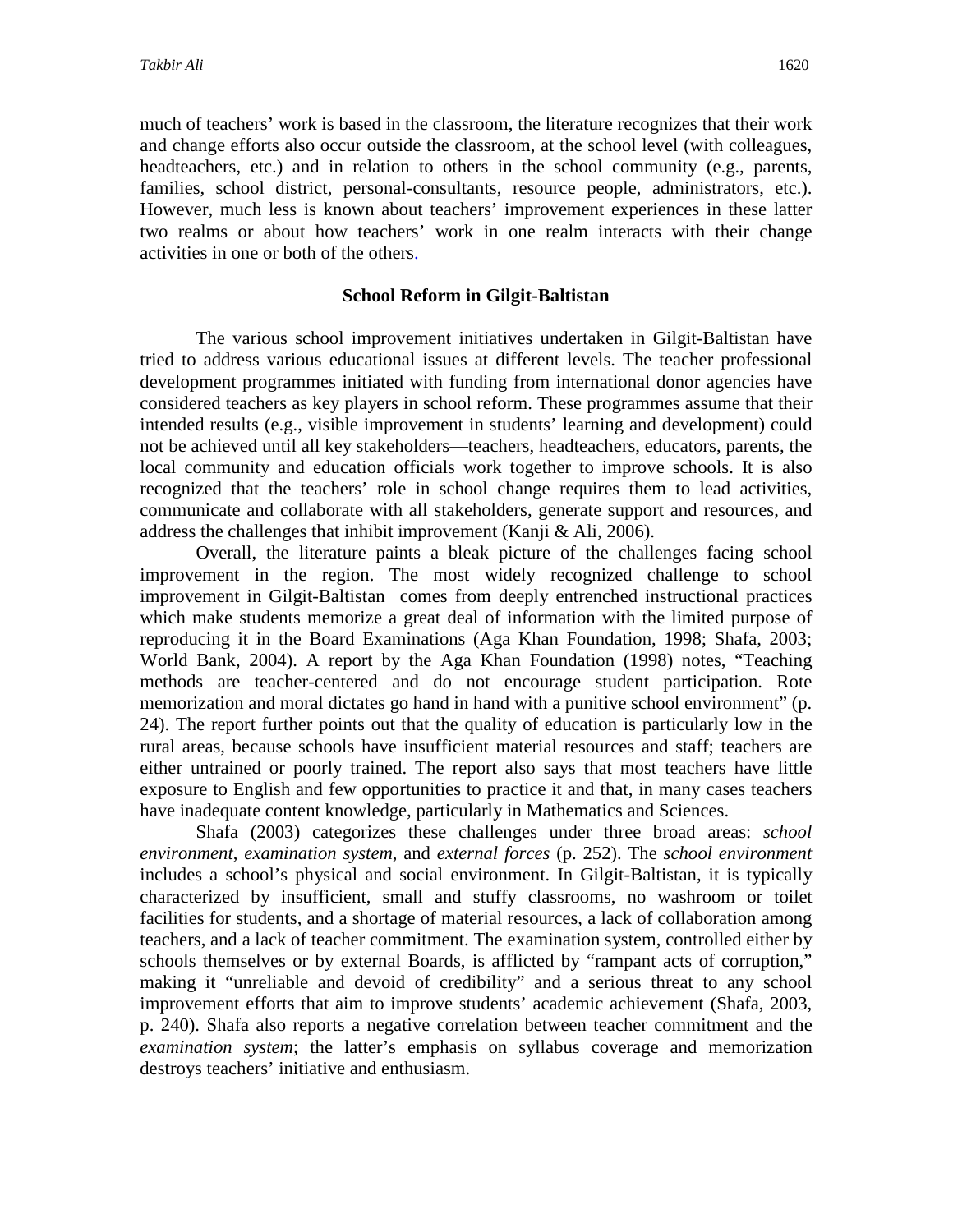Shafa's (2003) *external forces* refer in part to divisions within a school's local community that lead to sectarian conflicts and violence, which can fuel sectarian sentiments in the school and disrupt the teaching and learning conditions by triggering hostility among the students or causing the closure of the school. The external forces also include the difficulties involved in the relationship between schools and the Central or District Offices, mainly lack of communication between schools and the Central office's inability to provide support for school improvements. Shafa also says the communication gap between parents and schools limits school improvement. He reports teachers' apprehension about the nature of the District Office's approaches, which they perceive as overtly bureaucratic. In sum, the various geographical conditions and social realities and institutional and material challenges discussed above make the work of school improvement difficult for teachers in Gilgit-Baltistan, especially by reducing their commitment, which is crucial to school reform.

# **Emergence of the Study**

I believe that the portrayal of improvement-oriented teachers (IOTs) and their work needs to be viewed from a cultural context, as the relationship between teachers' identities and their work is influenced by different practices, organizational conditions, socio-cultural circumstances and relations with the broader environment. This suggests that "teaching" and "school" are both culturally related phenomena. Similarly, the conception, the attributes and the roles of a "good teacher" will vary cross-culturally; hence, the role of "improvement-oriented teachers" will differ among cultures.

My interest in understanding teachers' experiences from their own perspectives is influenced by the philosophical perspectives grounded in phenomenology and social constructivism. Phenomenology is concerned with describing and interpreting the phenomenon of people's personal lived experiences: how they construct, interpret and enact these experiences (Eisner & Peshkin, 1990). Similarly, social constructivism is premised on the belief that all knowledge is constructed in an interactive, dynamic process influenced by the historical, social, and cultural ethos (Eisner & Peshkin, 1990), and that knowledge and truth hence depend on one's perspectives (Guba & Lincoln, 1994).

During my over 19-year teaching career, I worked and gained experience as a teacher, headteacher, teacher educator, and an external change agent in both Government and NGO high schools in Gilgit-Baltistan. I functioned as a headteacher while still teaching full-time. The headteacher role involved multiple duties and responsibilities: dealing with day-to-day administration and emerging situations in the school, as well as interacting and communicating with parents, the community and senior management. Still later, my teaching responsibilities were reduced, and I was assigned to facilitate a school-based, in-service teacher professional development programme. As a Mentor, I worked with high-school and middle-school teachers to enhance their understanding and skills in child-centered pedagogy.

My perception of high-school teachers' work was further influenced by yet another experience, participating from 1999 to 2002 as an external change agent in the Whole School Improvement Programme (WSIP) administered through the Professional Development Centre North. My main responsibility in the programme was mentoring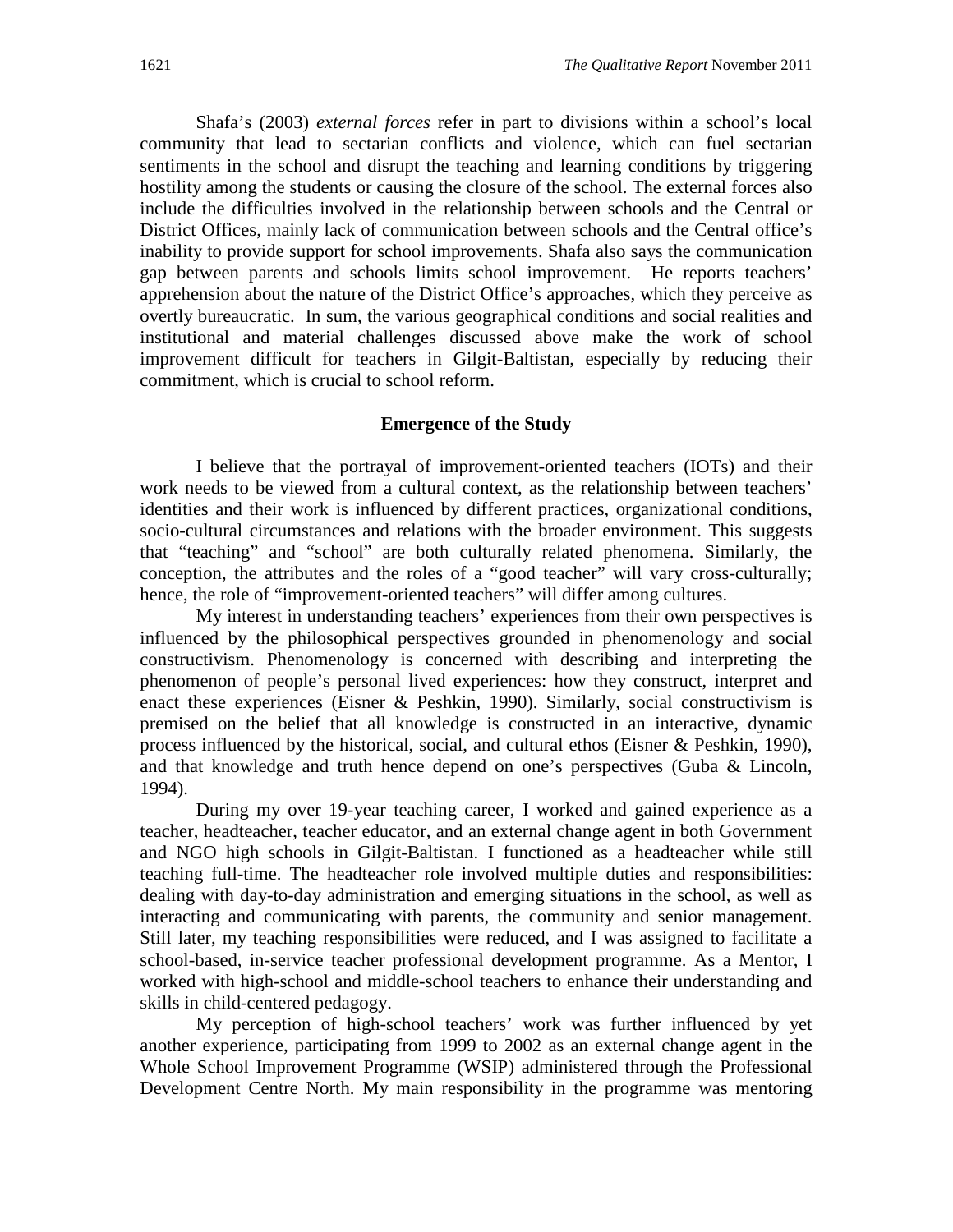teachers, which included a wide variety of activities ranging from conducting periodic workshops for practicing teachers to organizing reflective sessions in order to encourage reflection and sharing among the teachers. In addition, I reported weekly to the Professional Development Centre about what occurred in the school, what challenges were confronted during a particular visit, how those challenges were addressed, and by whom.

My work in the schools as an external change agent in some respects confirmed my previous learning in high school. However, my diverse roles and responsibilities as an external change agent engendered new experiences and the formation of new perspectives about teachers' work and about the wide variety of issues, tensions, and challenges involved in school improvement, particularly that mandated from outside. My experiences suggested that any large-scale change initiative designed outside the school and taken to the school as a "recipe" may not resonate with the feelings, choices and abilities of the headteacher and teachers who must implement the change.

From all these experiences, I came to believe that an inquiry into improvement oriented teachers' (IOTs) experiences would help in recognizing and appreciating the values, practices and abilities they bring to their change agent role. The IOTs' reflective voices can provide a means to better understand these teachers' perceptions, practices and underlying values, thus gaining information and feedback for school improvement, teacher development, and re-conceptualization of other educational innovations such as reform curricula and student assessment practices in Gilgit-Baltistan.

# **Methodology**

The core purpose of my study was to present a comprehensive description of the experiences, contributions and concerns of improvement-oriented high-school teachers in the unique socio-cultural context of Gilgit-Baltistan. The significance of the study lies in the paucity of such culturally-specific data and insights into contextual opportunities and challenges. To guide the data collection, I asked three general questions:

- What important changes do the IOTs pursue in the realm of classroom, school and community?
- How can the teachers-initiated changes be characterized?
- How do the teachers' roles evolve with their change practices?

I used qualitative case study methodology to generate data in the study. I am a proponent of the interpretivist worldview, which holds that realities exist in multiple forms and are constructed culturally, socially and linguistically (e.g., Eisner, 1991; Eisner & Peshkin, 1990). Qualitative research helps us gain a wider, holistic and contextspecific picture of the researched phenomenon (Eisner, 1998; Glesne, 1997; Lincoln & Guba, 1985). It allows multiple viewpoints and interpretations for understanding dynamic, ever-changing and complex social realities (Guba & Lincoln, 2000; Merriam, 1988; Schwandt, 1994). Qualitative case study method is useful in in-depth investigation of phenomenon; it is therefore a suitable methodology for dealing with critical problems of practice and extending the knowledge base of various aspects of education (e.g. Lincoln & Guba, 1985; Merriam, 1988; Stake, 1995). The literature on qualitative inquiry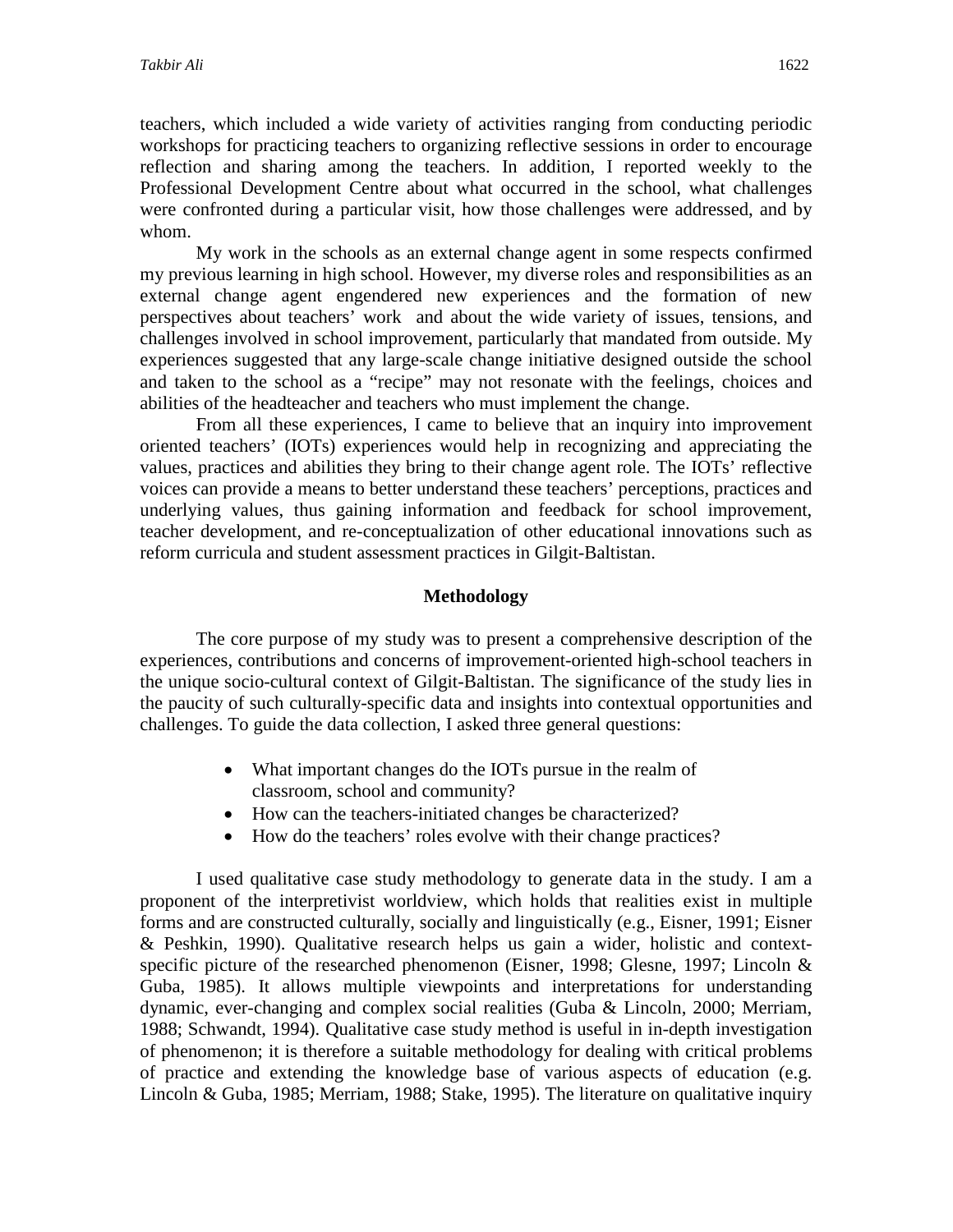views the case study method as an appropriate tool to better understand the dynamics of interactive social, cultural, personal, and academic phenomena in a school setting (Hitchcock & Hughes, 1995). The topic I investigated dealt with all of these aspects. My study aimed at contributing to the understanding of how, despite facing difficult working conditions, IOTs in Gilgit-Baltistan pursue improvements in order to promote meaningful learning in the classroom and influence changes in practices and situations inside and outside school. Their efforts constituted the main focus of the investigation, or the "heart of the case," of this study (Hitchcock & Hughes, 1995).

# **Ethical Considerations**

My study involved human participants; therefore, it was imperative to make an Ethical Review application and have it approved by the Ethical Review Committee of the University where I pursued my doctoral studies. Since the study involved minimal risk, it qualified for an expedited review. After having been granted permission, I proceeded with the data collection process. Through written application I obtained administrative consent from competent authorities of the schools and from the participants. I provided the authorities and the participants with detailed information about my study: the purpose of the study; its intended benefits; sampling criteria; the demands on teachers' time; the timeline of the study; data collection tools and procedure; and assurance of confidentiality and anonymity.

# **Site Selection and Sampling**

The intent of this study was not to prove the participants are improvementoriented teachers; rather, their proactive orientation to improvement was a crucial criterion for selecting them. My concept of IOTs therefore does not necessarily refer to ideal or exemplary teachers. Instead, IOTs are good teachers whose sustained commitment to improving their profession and their schools involves both *perspective* and *practice*. *Perspective* includes their espoused theories, their progressive ideas, their optimism, their advocacy of change in formal and informal ways, and their positive social and moral values. *Practice* can include such actions as: Engaging in planned changes; making small, self-initiated, structured or unstructured improvements; restructuring, adapting and modifying practices; experimenting with innovative instructional strategies and techniques; taking on additional responsibilities inside and outside school; pursuing continued professional growth; and promoting collaboration. For IOTs in contrast to other teachers, both perspective and practice are consciously directed toward improvement.

I selected school sites in which I might find my teacher-participants on the basis of my own prior knowledge of the schools and the information publicly available (e.g., school and district reports). All the information suggested that these schools differed from other high schools I surveyed in two respects: first, their students performed better in the Secondary School Certificate Examination conducted by the Examination Boards; second, the schools have initiated positive changes or innovations over a period of time. I visited a total of six high schools in two districts (Gilgit and Ghizar) of Gilgit-Baltistan and gathered information about the schools and teachers. I collected this information,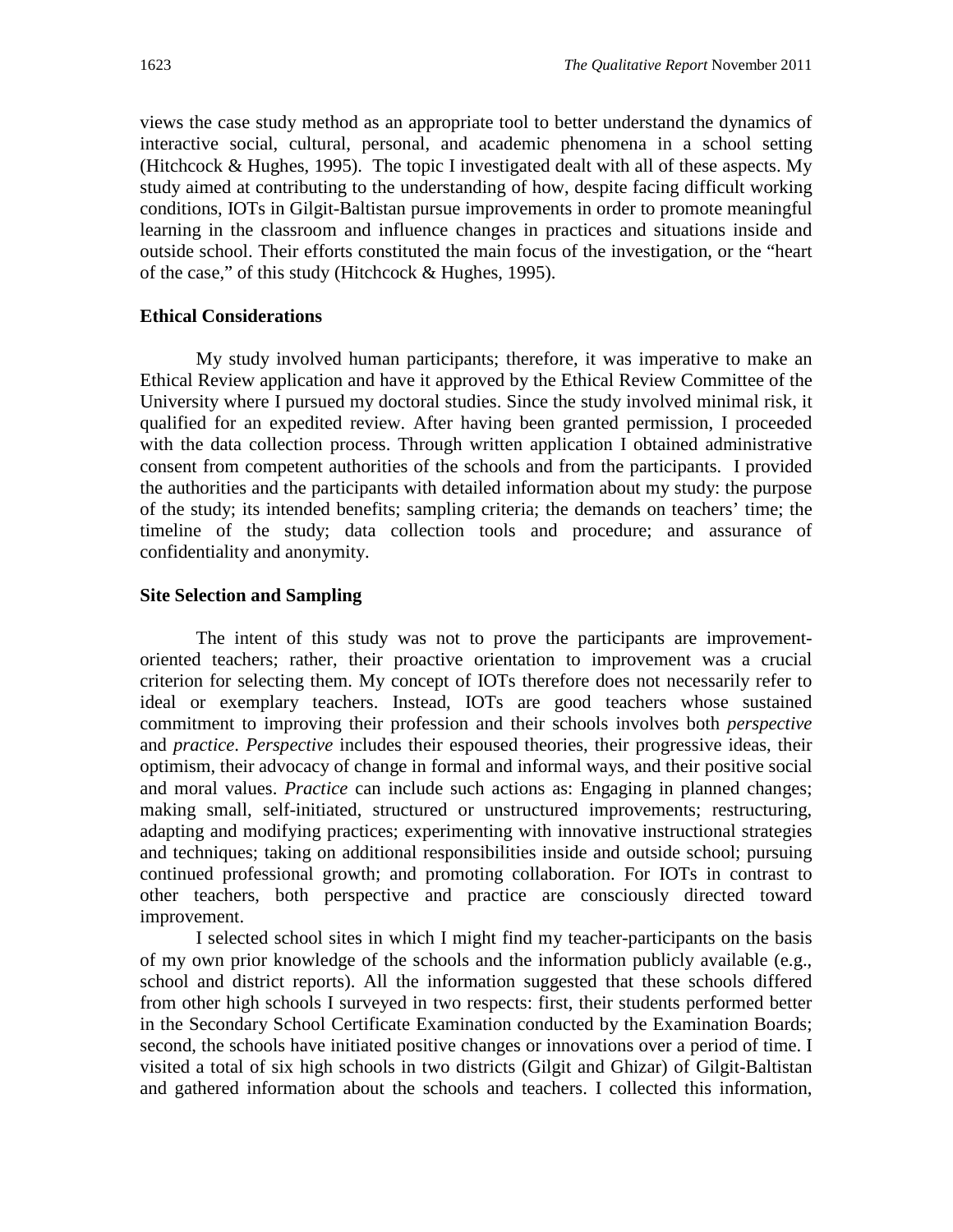which I noted in point form, through face-to-face meetings with headteachers, teachers and supervisors; also, I read through the documents (e.g. examination results, reports), I obtained from school and District offices. I collected information from about 50 teachers from the six schools I visited. I carefully analyzed the available information in order to select teachers who ideally met my criteria.

# **Recruitment of the Research Participants**

I selected four research participants, three were male teachers, and one was a female teacher. Two of the participants belonged to the government system, while the other two teachers were selected from a non-for-profit private school system.. Drawing on my prior experiences, information locally available about teachers, and insights from literature, I had developed selection criteria that included the following conditions: (a) The participants must have at least five years of teaching experience as regular teachers in a high school setting; (b) they must demonstrate commitment to student learning and development; (c) there should be evidence that the teachers contribute to the efforts, initiatives, and innovations that are intended to improve teaching and learning practices inside classrooms, process, structures, and relationships in the school, and relationships between school, parents, and the wider community; (d) the teachers are mindful of and skillful in the strategies that might help to promote change and address challenges along the way; (e) they are optimistic, positive, knowledgeable, articulate, and curious; (f) there is variation in the sample by gender, religion, and ethnic diversity; and (g) the participants should show interest in my study and be willing to participate in it.

After having identified the participants, I shared with them the purpose of my study, my research ethics and details of the research activities, including the demands the study would place on their time and energy. I formally invited them to participate in the study and obtained their consent on a written form that I provided.

#### **Data Collection**

An inherent strength of the qualitative case study design is that it allows a variety of data collection tools suitable to the research situation at hand. Typically, these consist of observations, semi-structured and unstructured interviews, participant observation, field notes and analysis of archival data. Given the wide range of options, and seeking to triangulate in order to enhance the "trustworthiness" (Guba & Lincoln, 1981, p.120) of the findings of the research in my study, I used semi-structured in-depth interviews, classroom observation and post-observation reflections, teachers' reflections, document analysis, field notes, and a personal methodological journal.

**Semi-structured interviews**. My study, exploratory in nature, elicited the participants' responses (e.g., experiences, practices, values, and attitudes) in relation to their involvement in school reform. Semi-structured interviews are useful when collecting information on a large scale or when the research is exploratory in nature (Hancock, 1998) like mine. Such in-depth interviews provide a more systematic approach to gathering detailed information about specific topics across a sample (Creswell, 1998).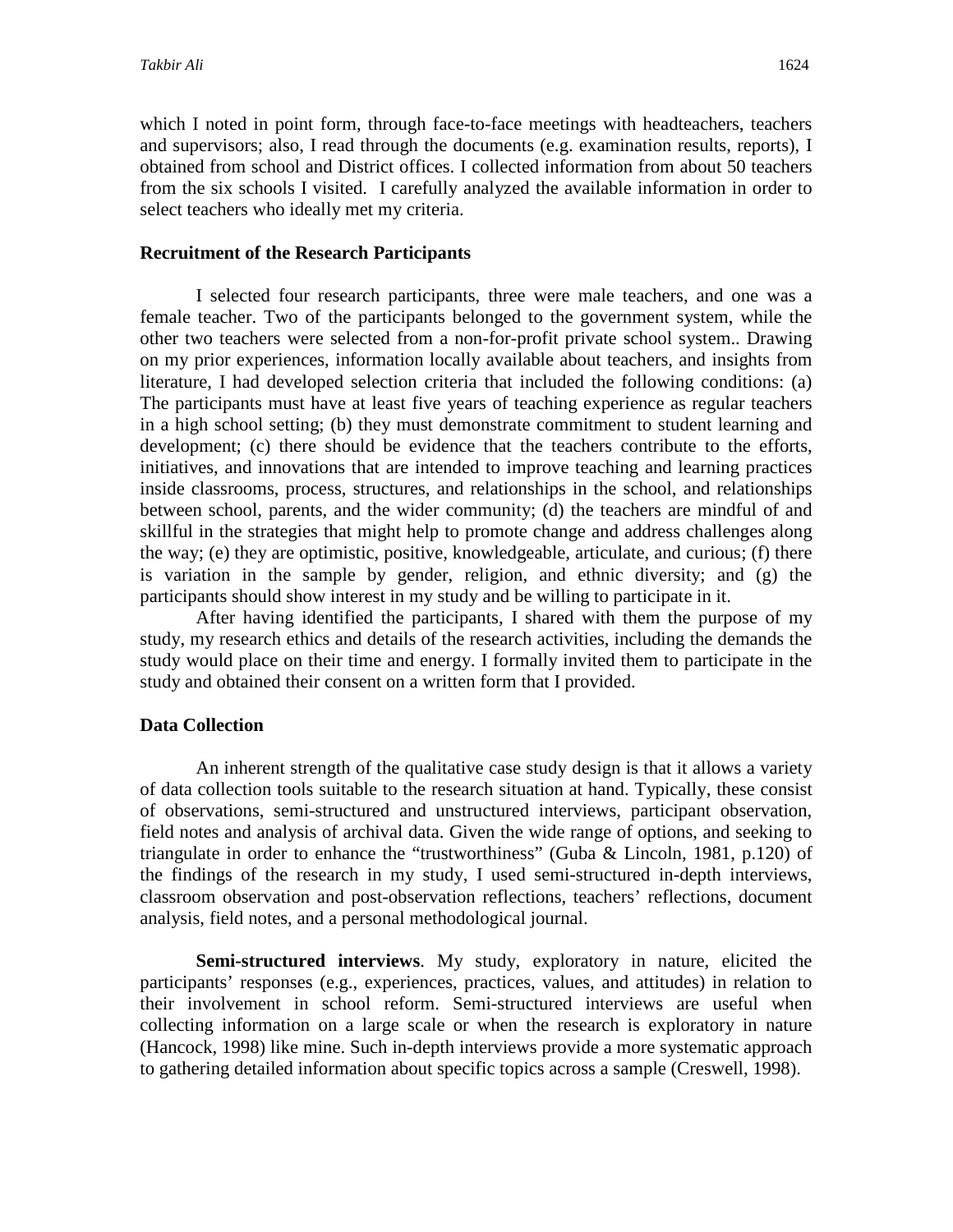I conducted five 60-minute, in-depth, face-to-face semi-structured interviews with each research participant. The interview schedule I used in order to facilitate these interviews consisted of three major parts. Each part consisted of a set of open-ended questions concerned with each of the three work realms (classroom, school and community) of my organizational framework. In interviews one and two, under parts I and II, the interview focused on the following: the "personal dimension", which involved the teacher's biography; and the third and fourth interviews elicited responses to a set of questions related to the teacher's improvement efforts in the classroom, in the school, and in the community. In the fifth interview, we returned to issues within all three areas (classroom, school, and community) in relation to our previous discussions or to any observation or the teacher's and my notes.

I recorded on audio-cassettes the interview conversations so as to allow me to capture the details of our conversations in full. I listened to each interview recording in order to note points and be prepared for the next interview. Formal transcription of the interviews began immediately after termination of the data collection phase. I transcribed all the interviews by myself. The interviews took place in different places, that is, in the school (staffroom or head teacher's office), in my residence or in the teacher's residence or in a hotel, according to our convenience.

**Classroom observation and post-observation reflective discussion**. Hancock (1998) views observation as a well-established method for exploring the social world; he recommends the use of observation in situations where detailed descriptions of a setting, activities and people's meanings and values are to be explored. Classroom observations help in drawing pictures of learning activities, the general ethos of the classroom, the challenges, dilemmas and difficulties the teacher faces, and the way the teacher responds to these challenges. As well, observations provide a context within which to engage the teacher in a reflective discussion on what the teacher did in the classroom, and how and why he or she went about it. Acknowledging Hancock, I engaged in extensive classroom observations, and seized the opportunity for post-observation reflective discussions to help me gain a wider and deeper insight into the teachers' classroom innovations, pedagogical choices, challenges, coping strategies, remedial actions and underlying beliefs and conceptions.

To observe the teacher and students in action in the classroom and to understand the details of the complex classroom interactions, I took a seat at the back of the classroom and jotted down what I saw, heard and felt during the lesson. According to Heck and Williams (1984, p.107), "Observation data contains more than what is seen. They include which is heard, smelled, felt, sensed." I recorded classroom events and observations as they occurred. During the observation, I highlighted important points and questions related to any aspect of the teacher's action, the students' reaction or what clicked in my mind as an important item that required clarification or probing in the postobservation meeting.

**Post-observation reflective discussions**. The classroom observations were followed by post-observation reflective discussions with the participants (usually at the end of the school day). These taped reflective discussions were focused on making explicit the teacher's perception of problems, as well as the teacher's thinking, actions,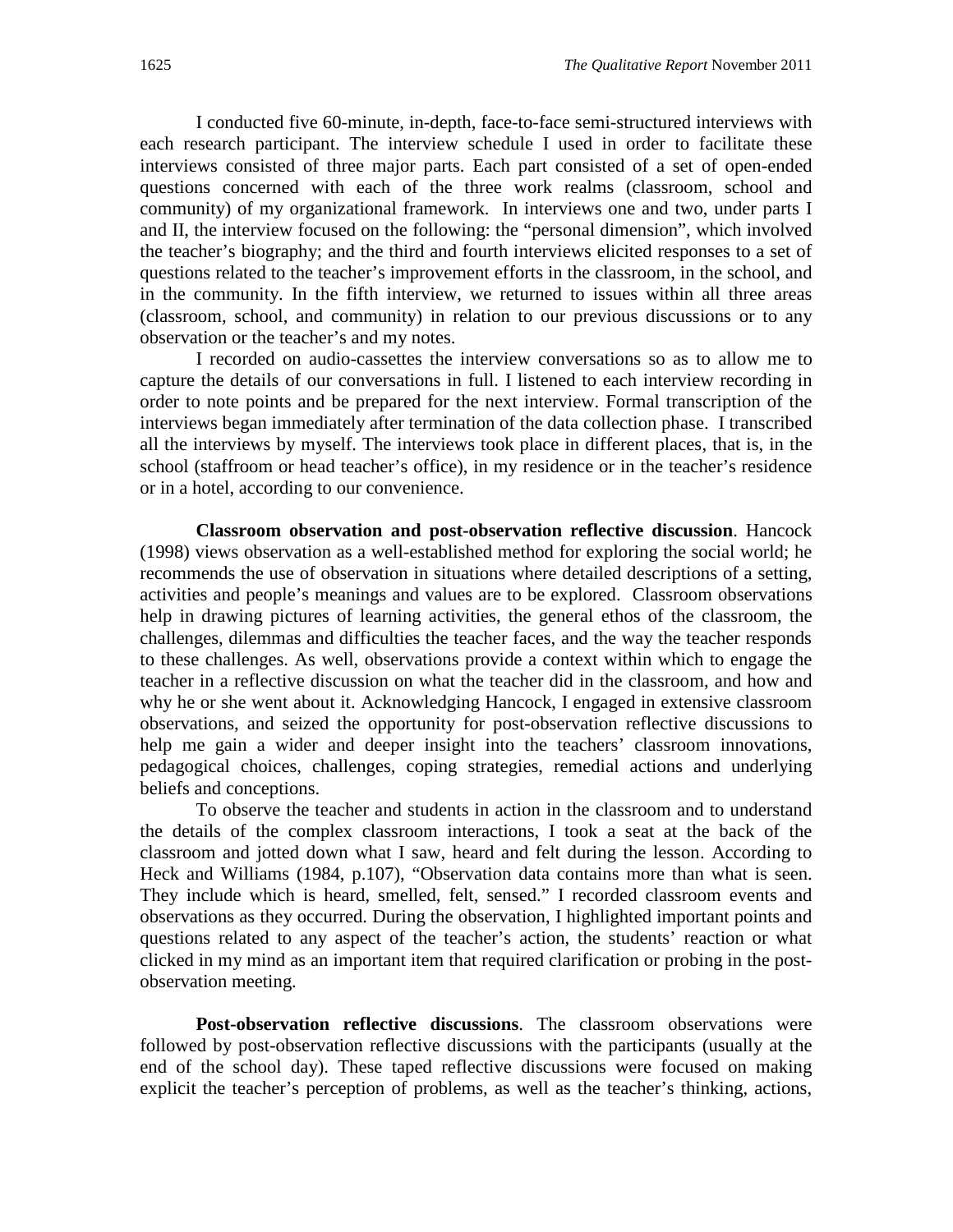behaviours, and decision-making during the lesson. I later labeled these discussions with codes (pseudonyms, date, and serial number) and transcribed them in full.

To begin the reflective discussion, I asked each teacher to describe what he or she did during the lesson and explain why he or she did so. My observations from these postobservation reflective discussions informed the five primary interviews discussed above. The data from this source, along with my field notes from my classroom observations, provided additional data to help triangulate the teachers' practices in relation to the thoughts and beliefs they expressed during their in-depth interviews. In particular, the reflective discussions were useful in revealing the underlying beliefs, perspectives, experiences, ideas, and biases that determined the teachers' decisions, behaviours, attitudes, approaches, and actions during the lessons.

**Teachers' oral reflections**. Teachers' oral reflections about their ongoing experiences in the context of classroom, school, and community are another important source of data in this study. These reflections differ from the post-observation reflective discussions above, in that they focus on the teachers' everyday experiences outside the classroom (school and community). Originally, I had planned to obtain teachers' written reflections (two pages, focusing on one or two events) weekly, but this strategy did not work, as time constraints prevented the teachers from writing reflections on a regular basis. As an alternative, I decided to request "oral reflections:" I asked the participants to jot down, in point form, their significant experiences, reflections on one or two classroom events, feelings, or whatever topic they wanted to talk about, on a piece of paper in order to collect their thoughts, and then to talk to me about them. This strategy worked well, because it did not place an extra burden on the teachers and it provided them with the opportunity to fully express themselves, and thereby quenching their thirst to speak more. It also enabled me to record detailed reflections on a range of the teachers' experiences, issues and events during the past week. In addition, it provided me with the opportunity to probe deeper into issues, critical incidents and the teacher's experiences in a reflective, dialogical environment. Teachers felt that the practice helped them to critically reflect on a wide range of professional issues and to deepen their insight and understanding about those.

**Document analysis**. The analysis of documents was also used as a source of data. Through a written request, I obtained documents from the organizations to which the teachers belonged. These documents provided information about school improvement programmes and statistics about schools (teachers, students, and infrastructure). I also reviewed documents provided by the participants. The participants provided me with a detailed description of the activities carried out in a typical working day (the activity and time spent on it inside the classroom, in school and in the community or home after school hours). This record was aimed at depicting "a typical day in the life of a high school teacher"—a strategy used by Heck and Williams (1984) to recognize and characterize different images of dynamic, effective or good teachers.

**Field notes***.* I kept a methodological journal in order to document my own reflections, observations and experiences during the fieldwork. These observations focused on the internal dynamics of the school (e.g., interaction among teachers in the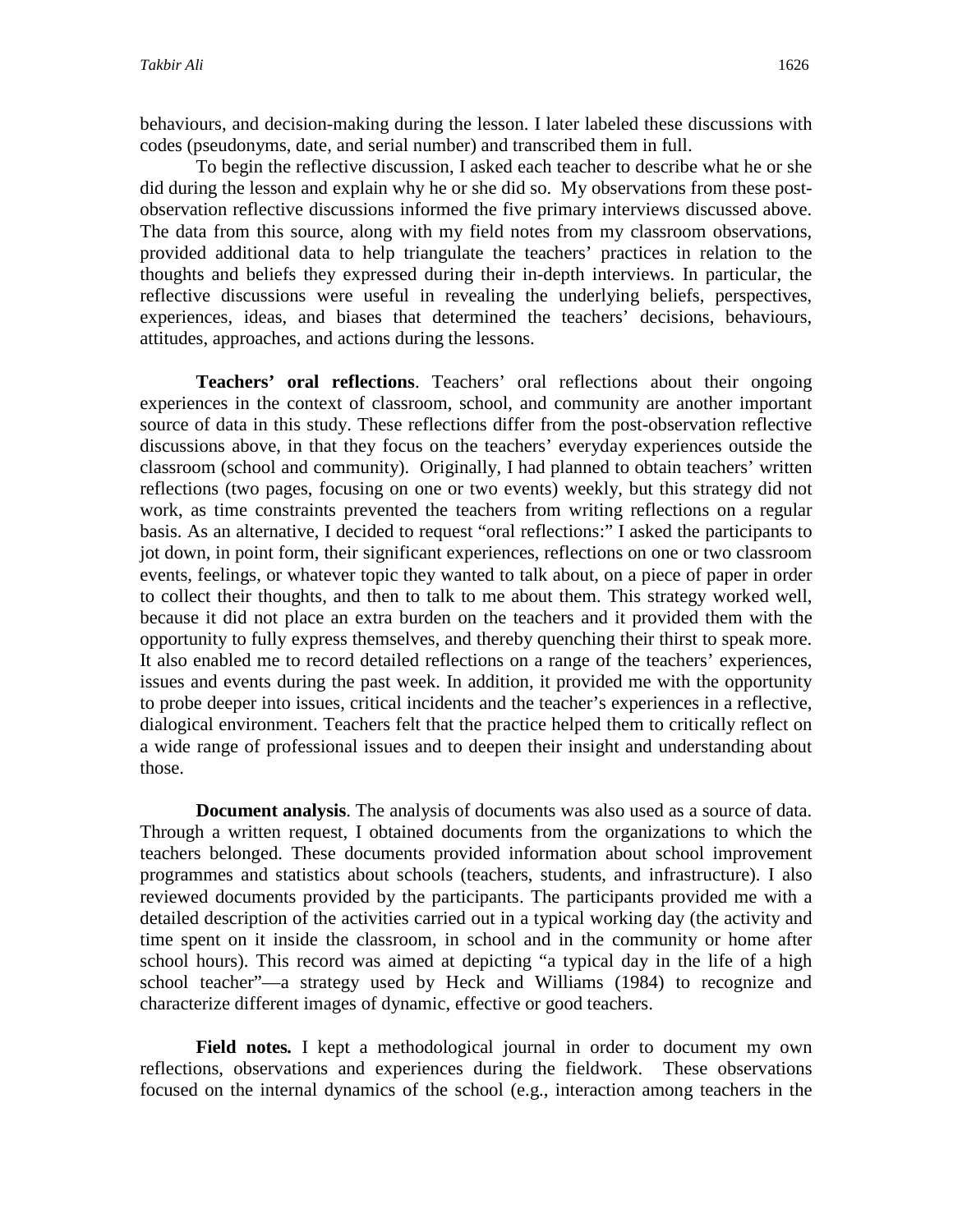staffroom and outside it). I documented my informal conversations with the research participants, which took place at different times during school visits. I also noted the obstacles or challenges I came across during data collection on a day-to-day basis. The field notes helped me identify, record, and describe challenges and realizations.

# **Data Analysis**

Data analysis, a continuous process, is about making sense of the data and deriving valid meanings. Analysis involves discovering patterns in the data, looking for general orientations, trying to sort out what the data are about, and understanding what one might say about them and why (Hitchcock & Hughes, 1995; Wolcott, 1994). In this study, data analysis involved a "triangulation" (Denzin, 1970; Merriam, 1985) of the five data sources: interviews, observations, post-observation reflective discussions, teachers' reflections, and document analysis.

**Transcription and coding of the data**. The interviews with the research participants took place in Urdu, and the information for all data sources was recorded in Urdu; only important chunks of data to be used in the writing were translated into English. I transcribed all taped interviews in full, verbatim. While transcribing taped interviews, I left reasonably wide blank margins on the right and left sides of the paper. I wrote brief notes on emerging themes, questions, confusions, reflections, and new lines of thinking as reminders to be developed at a later stage of interpretation.

To begin with the data analysis, I developed a coding or reference system. First, I tried out color-coding but it did not work, because the diversity in the emerging themes exceeded the number of colors available. Finally, through trial and error, I came up with my own coding system and procedure of data analysis. I numbered the lines on individual pages of the interview transcripts and field notes. The interview number, date and pseudonym of the respondent were put on the top of the transcripts. In combination, the interview date, respondent's pseudonym, page number and number of the line containing the relevant information served as the code reference. After having a viable reference system in place, I proceeded to the formal data analysis, which consisted of three consecutive stages.

*Stage I: Content analysis, identification and categorization of micro-themes*. In order to carry out data analysis, I applied a content analysis (Stake, 1995; Yin, 1994) procedure to all interview transcripts, classroom observations, teachers' reflections, field notes, and documents. The content analysis process involved reading and re-reading the data thoroughly (Hitchcock & Hughes, 1995) to recognize various emerging microthemes or key ideas. Carefully reading and re-reading through each interview transcript, I circled the numbers of the initial and final lines of each passage of information pertaining to a particular micro-theme or a key concept. I looked for micro-themes or key ideas in a given paragraph or even in a single line; I briefly noted them in the margins. To refine and improve the micro-themes, I engaged in a continual process of reflection and revisiting the raw data, double-checking the wording.

Categorization involved a kind of thematic analysis. I grouped the numerous micro-themes from preliminary analysis around the three realms (classroom, school and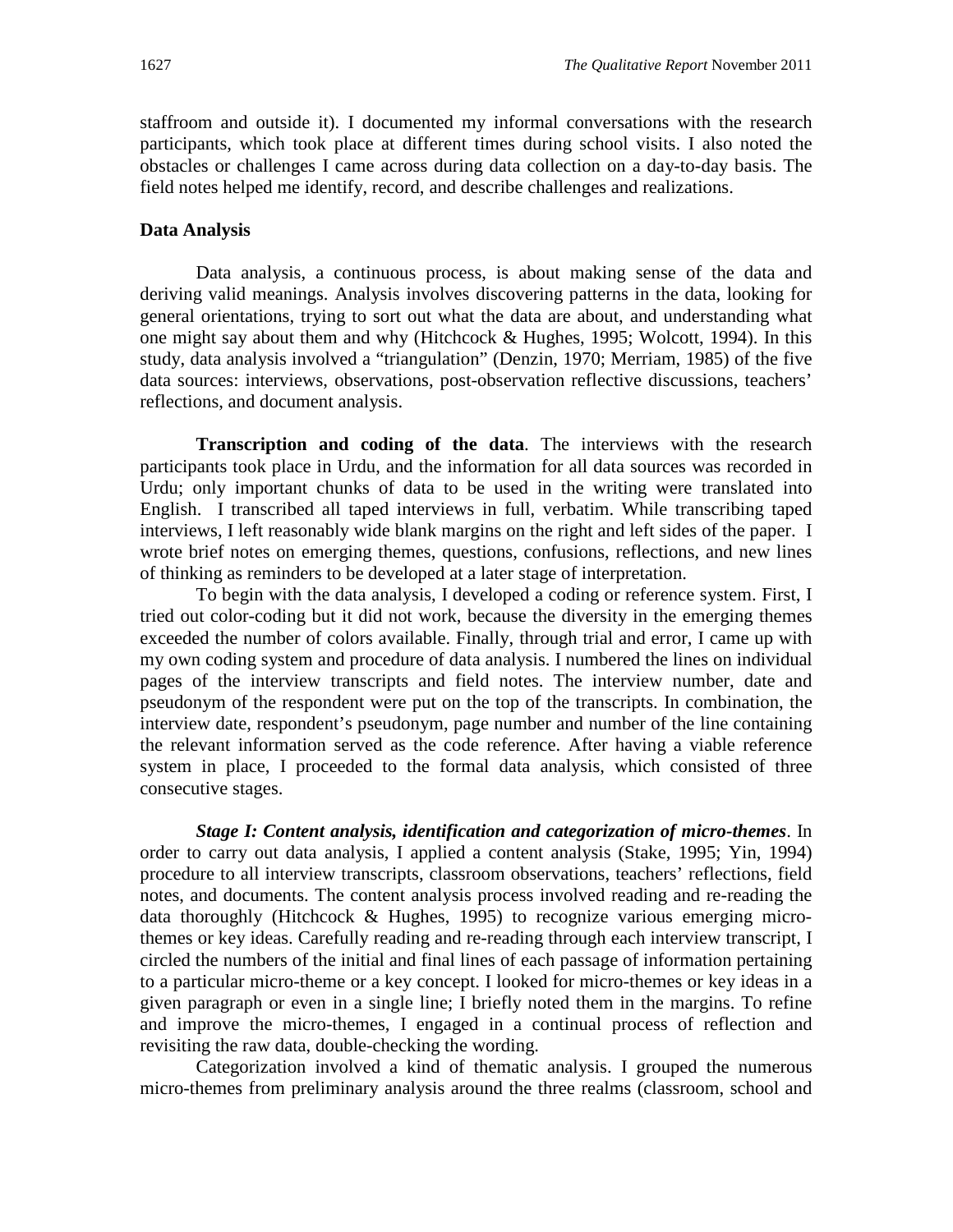community) of teachers' work that form the organizational framework. The categorization process continued until I was satisfied that all the micro-themes were clustered appropriately under the relevant major themes.

*Stage II: Identifying patterns and recognizing key themes*. The second stage of analysis involved grouping numerous micro-themes, expressions, and concepts within the three realms of classroom, school, and community. This stage of analysis concerned data reduction and synthesis (Miles & Huberman, 1994). The underlying purpose was to identify patterns or search for key cross-cutting themes within each broader category. In doing so, I used color-coding and repeated regrouping. I identified a number of key themes or phrases that described or reflected a central idea shared by a set of related micro-themes.

*Stage III: Cross-case analysis*. Having completed the identification of key themes in each of participant's cases, I carried out a cross-case analysis in order to see what commonalities and differences exist across the four cases. In the cross-case analysis, I found striking uniformity and commonalities in the four teachers' conceptions of improvement (what to improve, how to improve, and why to improve), their dispositions (beliefs, rationale behind advocacy for change), and their improvement initiatives in the three realms of their work. However, there remained recognizable differences among the teachers' biographies and school working conditions.

**Challenges and realizations**. I found all of the above data collection tools useful in generating rich data about the research problem. By the end of the data collection, I had been able to elicit a great deal of data, but the temptation and the desire to gather more and more information persisted up to the end of data collection. One challenge I confronted during the data collection period was the incompatibility between my work plan and the school dynamics, such as variations in schools' timetables; frequent interruptions like term exams, tests and school functions; teachers' unpredictable absenteeism due to sickness or personal circumstances, such as weddings and other incidents in the family; and the unavailability of suitable places for interviews. My good relationship with the participants, characterized by mutual respect, trust and understanding, and the flexibility of my work plan allowed me to accommodate these changes and emerging situations.

I found data transcription, coding and translation quite challenging. I had to transcribe a total of 45 audio-cassettes, of 60 minutes, each with both sides filled. I accomplished all the transcription work by myself; I found it time-consuming and laborious, yet rewarding. The translation of selected chunks of data was also quite difficult. The interview conversations with the research participants took place in Urdu or in other local dialects. I chose to translate into English only the texts used in subsequent writing. Creating an appropriate translation from Urdu to English was a difficult task, yet careful attention to the text's core meanings and constant double-checking helped me to improve the process.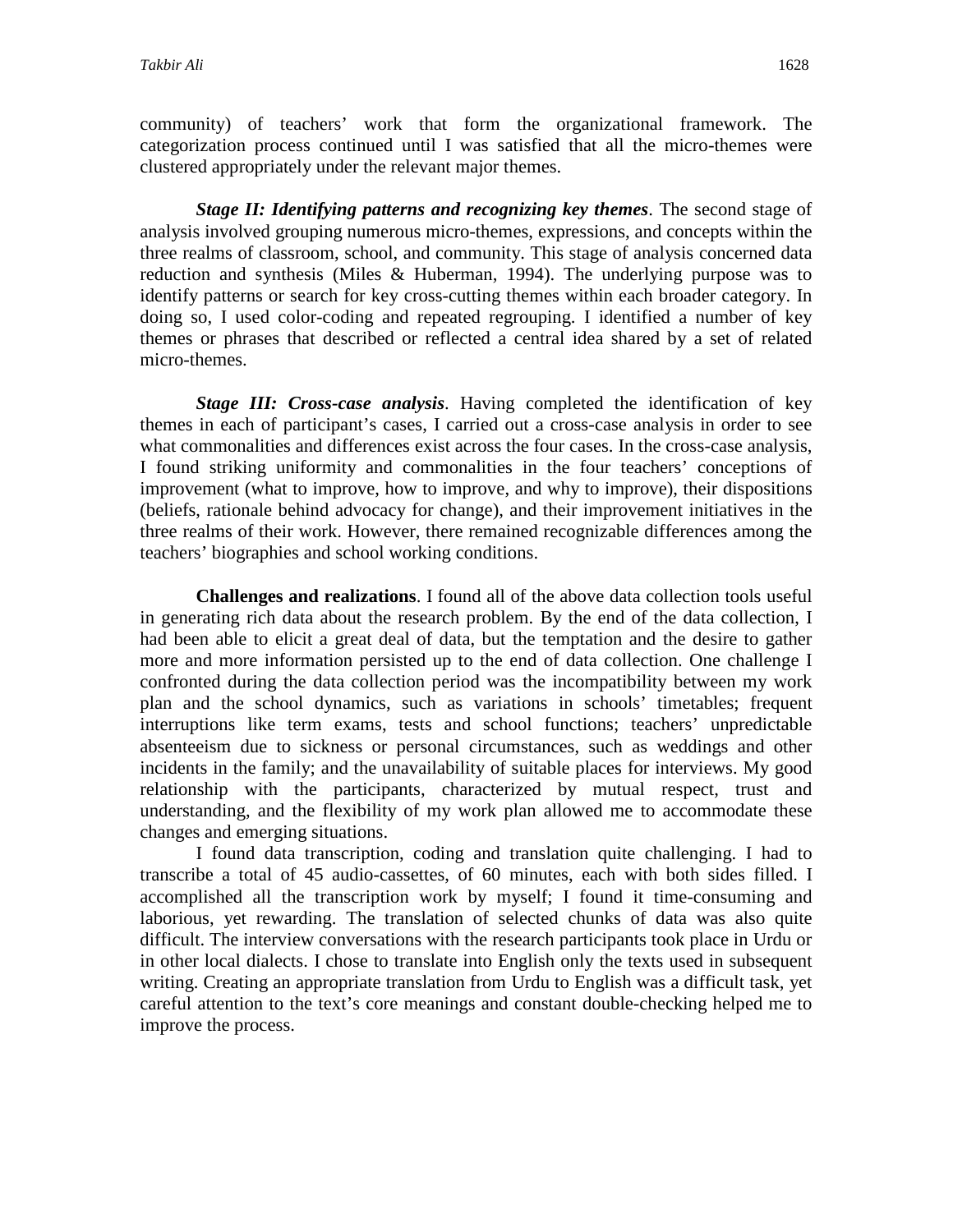#### **Findings**

In this study, I employed "methodological triangulation" (Denzin, 1970) to enhance the trustworthiness of the results. For example, when I triangulated the data from the teachers' reflections with the data from the interviews and post-observation discussions, I gained greater understanding into the practices and issues inside the classroom, and into how they related to what the teachers did in the context of the school and the community. To ensure rigor in the study, in addition to using multiple data collection tools, I increased the number of in-depth interviews with the participants and observations of their classroom practices I had originally planned.

In this study, I explored the participants' experiences with changes in the realms of classroom, school and community. In this paper, I synthesize my findings pertaining to the three research questions by weaving together the discussions on the trends in teacher initiated changes and the various roles (e.g., mobilizing resources, communicating with stakeholders, or mentoring their junior colleagues, etc.) the teachers play in bring about these changes. The IOTs frame their images as agent for pedagogical, institutional and social change. Accordingly, I group the findings related to classroom-, school- and community-based changes under the three broad categories of *pedagogical change, institutional change,* and *social change*.

#### **Pedagogical Change**

 The pedagogical changes which the teachers pursue on their own choosing are motivated by teachers' expectations of students, their perceptions about students and their learning and developmental needs. The teachers attempt to move away from merely transmitting textbook knowledge and facts; instead, they focus on the learner's active engagement in the learning process. One of the participants of this study, for example, emphasizes the importance of students learning concepts in the area of science:

The knowledge in the syllabus [textbook] is static; concepts are not reinforced with 'reasoning'. But I want children to raise questions. For example, children learn about electrostatic force or static charge. But do they know how the flash of a photo camera works? Merely knowing about static charge, or having a limited knowledge about the function of the flash system so that students can describe that it [flash system] produces light because of the dry cell inside the photo camera, does not provide sufficient evidence to presume that they have understood how a photo camera works as a system. Children need to learn the concept to the depth that they understand how the charge is stored in the capacitor [a component used in electric and electronic devises] inside the flash and how it gets released to produce light. If students describe the capacitor, its structure, and its function, then it would imply that they actually understand the function of the flash system of a camera and the application of static charge. (Excerpt from teacher's interview)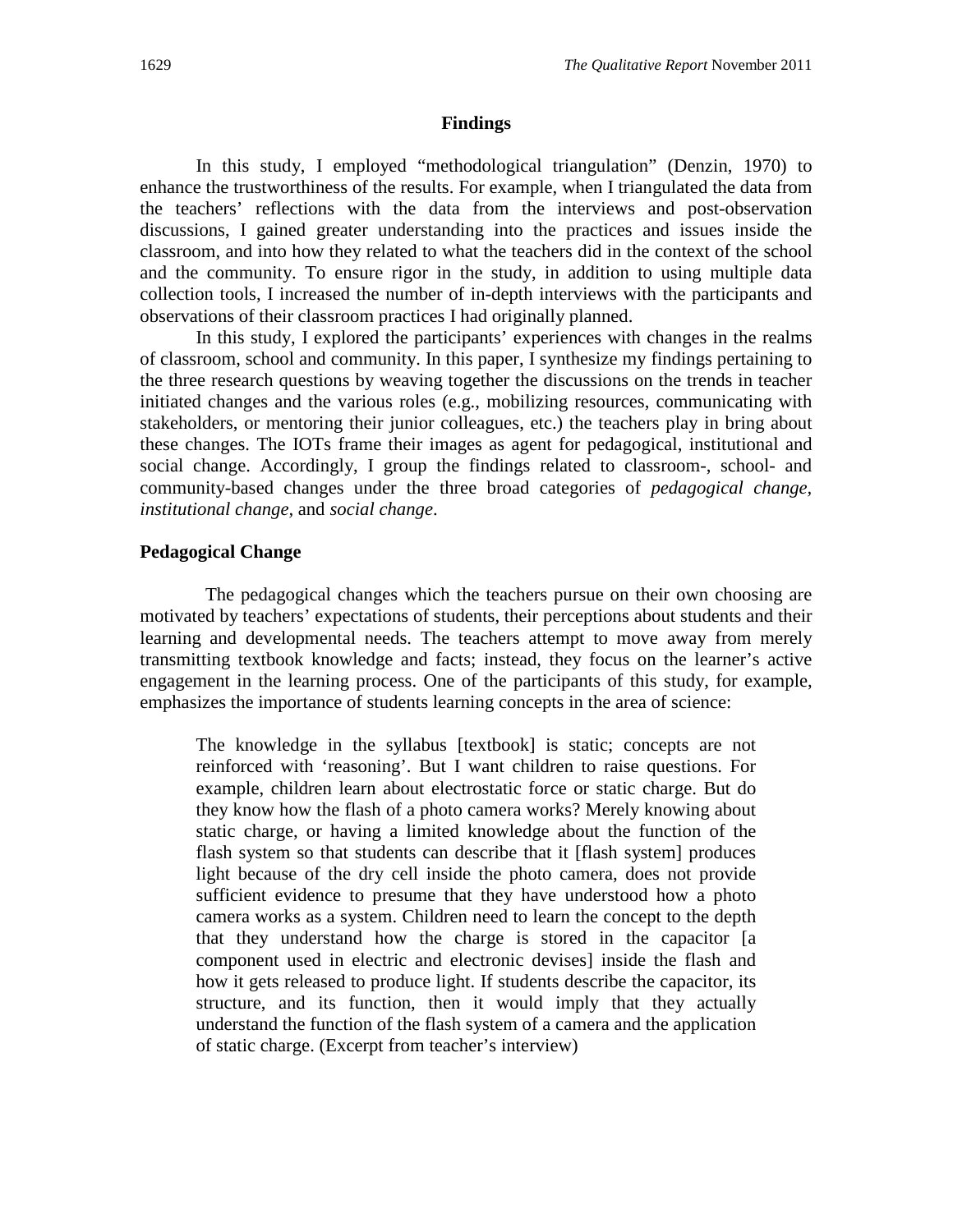In fact, the teacher emphasizes that to understand a topic the learner needs to have a deep comprehension of all the primary ideas or sub-concepts involved in the formation of a concept. The teacher's perception of in-depth learning of subject matter implies that the learner can offer reasons and explanations, make connections, focus on core scientific ideas or knowledge, and relate subject matter to the actual physical environment. Another teacher concurs with this when he, says, "In science, when children get exposed to a definition first, learning becomes difficult. It limits their thinking and narrows their vision, akin to a buggy-horse with eye blinkers" (Excerpt from teacher's interview). He emphasizes learners' self-construction of scientific definitions; he believes that memorizing ready-made definitions from textbooks or a teacher's notes may deprive students of productive mental engagement with the concept. Reflecting on a specific lesson, he further explains that the problem he faced was children's relying on the book definition, rather than paying adequate attention to the ideas, reasons, situations, and facts underlying the phenomenon. He explains:

Children believe that memorization of a definition is the only way to learn a concept; they have no idea of alternate ways to learn scientific definitions. When they memorize, they forget easily. I do not offer readymade definitions; rather, my first priority is to take students through examples and processes to derive meaning from given information. Students work through simple examples and construct their own definitions. In this way my students easily understand the material and actively participate in the lesson. (Excerpt from teacher's interview)

Here the teacher points out that in traditional classrooms students do not learn definitions and concepts deductively, but through rote memorization. As a result, these students lack the ability to commit the information to long-term memory. Short retention is the inherent disadvantage of learning concepts through memorization. As an alternative, he helps his students to deductively construct scientific definitions themselves by working through multiple examples. Yet another teacher argued:

Our education system is based in cramming and memorization, and on reading and writing without regard to thinking. Activity –based methods or discovery and inquiry approaches to teaching and learning are not being practiced. I try to educate my students in a way that includes an element of discovery in learning, which, in my view, is an important element of progressive education system. (Excerpt from teacher's interview)

According to the above reflections, formation or reorientation of teachers' identity in the classroom is embedded in both how teachers perceive their roles in the dynamics of the academic dimension of the classroom and how they organize teaching in response to these dynamics and in accordance with the vision they hold about student learning.

The learning activities the IOTs organize, the instructional strategies they adopt, and the pedagogical decisions they make during lessons and the remedial actions they take to help students cope with conceptual learning together frame their role as facilitator of learning. This subsumes an array of different roles, such as innovator, enabler, helper,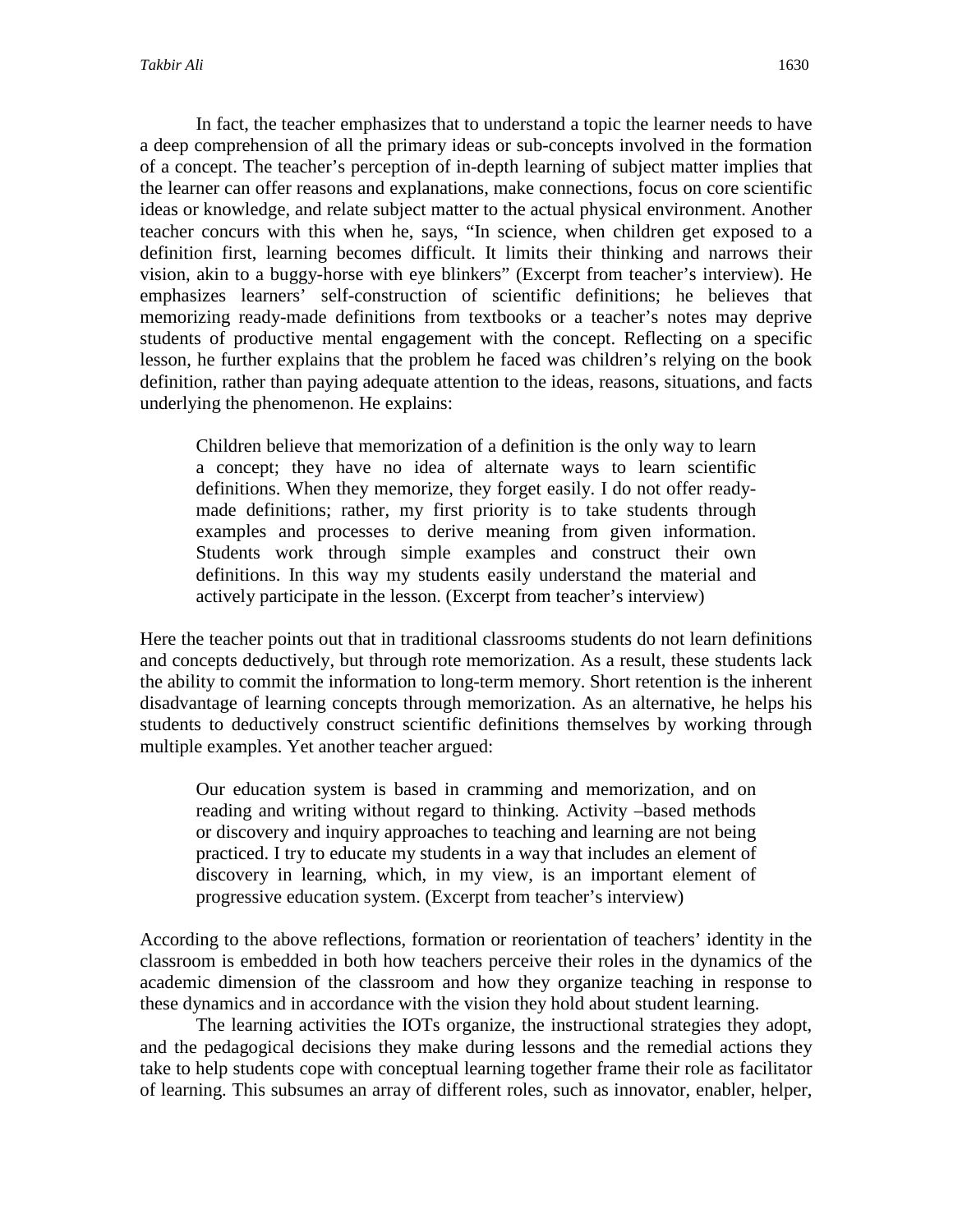problem solver, counselor, advisor, guide, observer, decision-maker, instructor, resource manager, and purveyor of information. These various images integrated into their change practice reflect elements of both progressive and traditional pedagogy. The nontraditional and traditional roles can be subsumed into two major role types: "facilitator" and "information broker" respectively. Acting in line with these roles, they make changes in everyday lessons. Sometimes they try out new pedagogical ideas, techniques and strategies to promote interactive learning (innovators). Sometimes they reorient existing practices by making changes in how students interact with the material (decisionmakers). Sometimes they make necessary adjustments in the lesson to balance interactive learning activities with traditional modes of teaching (purveyor of information, transmitter of knowledge) by providing additional information and relating subject matter to local environment or students' real life experiences (mediators or information organizers). Their more subtle pedagogical changes include scaffolding or instantaneous assistance to remedy the students' difficulties in gaining deeper understanding of subject matter.

# **Institutional Change**

Many people including head teachers, students, and parents contribute to creating and nurturing an institutional environment that presents children with rich opportunities for learning and growth. However, as reflected in the teachers' narratives, they are the primary *architects* of the institutional environment conducive to initiating and sustaining improvements. As one of the teacher argues:

It is absolutely unfair to blame others for the prevalence of an environment in the school that does not inspire and support innovation, enthusiasm, hard work, creativity, cooperation, and continued change. It is the teachers who should take the blame for the perpetuation of a mediocre work ethos in the school. As a primary architect, teachers are responsible for creating and sustaining a positive or negative institutional environment (Excerpt from teacher's interview).

The teachers' also suggest that they individually experience the school environment; it affects their perceptions and behaviours, and, in turn, is influenced by the individual and collective perceptions and behaviours of the school community. A school environment thus links the qualities of the individual members of the school community to the functioning of the school as an institution.

The school environment is a big hurdle. When the environment overall undergoes positive changes, then revamping other practices will be a bit easier. Therefore, we need to focus squarely on changing a school ethos as we continue with our efforts to reshaping the ethos of our own classroom. (Excerpt from a teacher's interview)

Moreover, characterizing a supportive institution, the teachers tend to emphasize the degree and the manner in which attention is given to students' academic learning and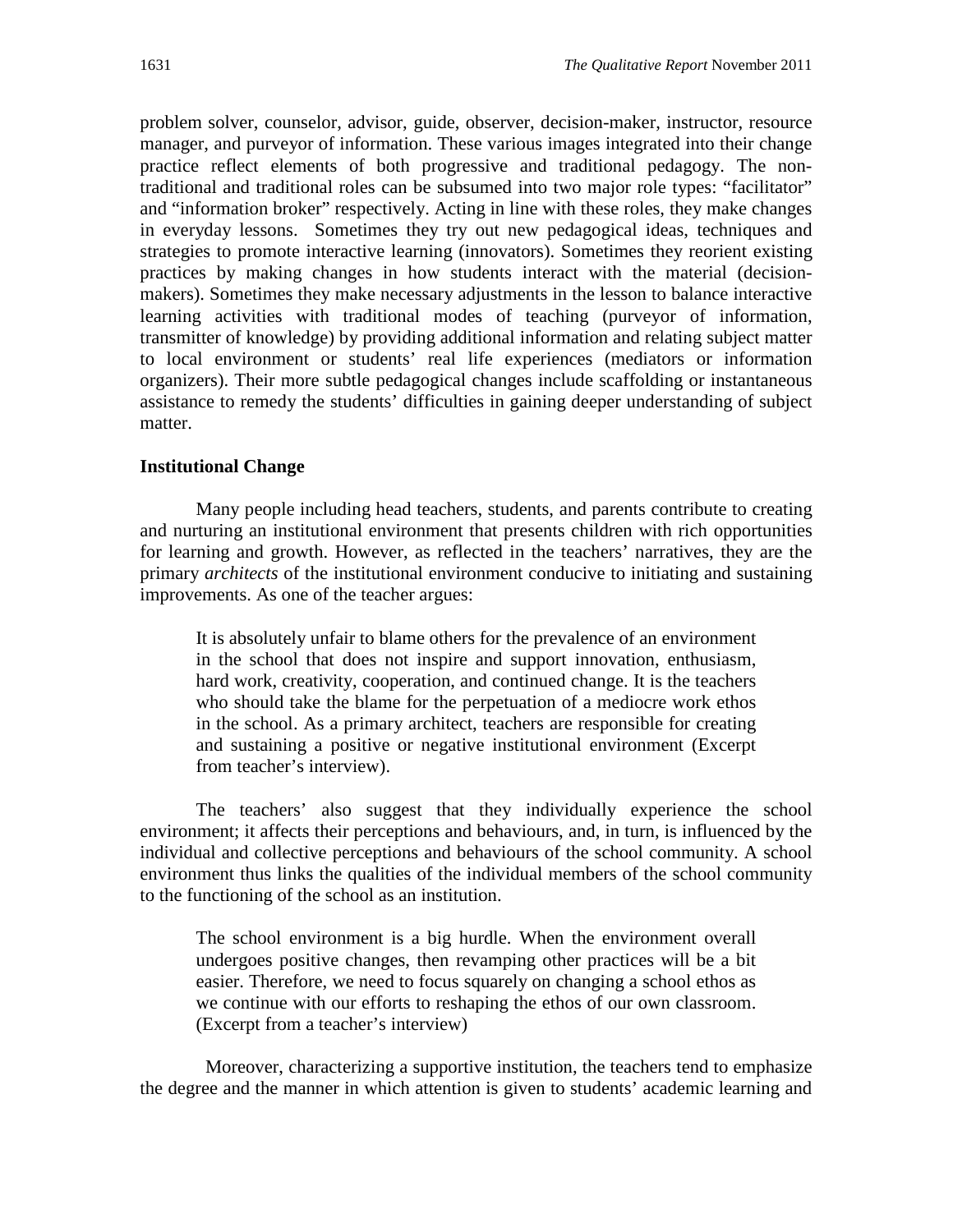social and moral development. The teachers believe that most changes in a school have little significance if they do not get translated into improvements in students' learning and development. One of the teachers, for example, opines, "We need to improve those things inside the school that have an effect on our students' lives and their learning. For example, how teachers treat students or their ways of organizing teaching and learning could be one of them" (Excerpt from teacher's interview). Another teacher concurs when she says: "Students are affected by conditions inside the classroom and also by the experiences they undergo outside the classroom. We are responsible for creating conditions in the school that positively influence our students' experiences" (Excerpt from teacher's interview). The third teacher extends the argument saying, "Human resources, and by that I mean teachers, are the most central aspect of school improvement, especially when improvement is sought in children's learning and development" (Excerpt from teacher's interview). He maintains that, despite the teacher's pivotal role in improving classroom practices, an individual teacher's efforts will have limited impact if the circumstances around the teacher remain unchanged. Underlying the importance of an inspiring environment that encourages collective action, another teacher says:

When a healthy environment is created, then every individual working within that environment learns and tries to accomplish to the best of his or her abilities. Individual experience in working for change is one thing. But the creation of systems and processes inside school is something else. Systematic change in schools needs more processes and systems than individual experiences. (Excerpt from teacher's interview)

The teacher views real and durable change as an effect of the larger environment within schools instead of a result of isolated individual efforts. He discusses the circumstances and the personal experiences that have led him to understand that an individualist approach to change is less productive than an institutionalist approach that focuses on features of a school environment and classroom practices that draw on systems, support structures, processes, and procedures.

These reflections clearly show that, given their experiences and conceptions of school improvement and change, the teachers understand the need to shift the focus of school improvement initiatives towards improving the school as an institution with greater emphasis on the school environment instead of depending on individualistic, uncoordinated or isolated efforts. Change in the school environment, according to the teachers, mainly involves changing working relationships among teachers so that teachers engage in professional interaction, frequently communicating, sharing ideas and resources, mutual interaction to reduce isolation and learn from each other's experiences, supporting each other in pedagogical improvement, and cooperating in decisions and activities aimed at institutional development. Thus the teachers' reflections suggest that teachers working in the forefront of change are responsible for altering exiting conditions or creating new ones and translating these changes into positive effects on students' learning and development.

In sum, the teachers' approach to school improvement and their analysis of the fundamentals of change from the vantage point of institutional development underscores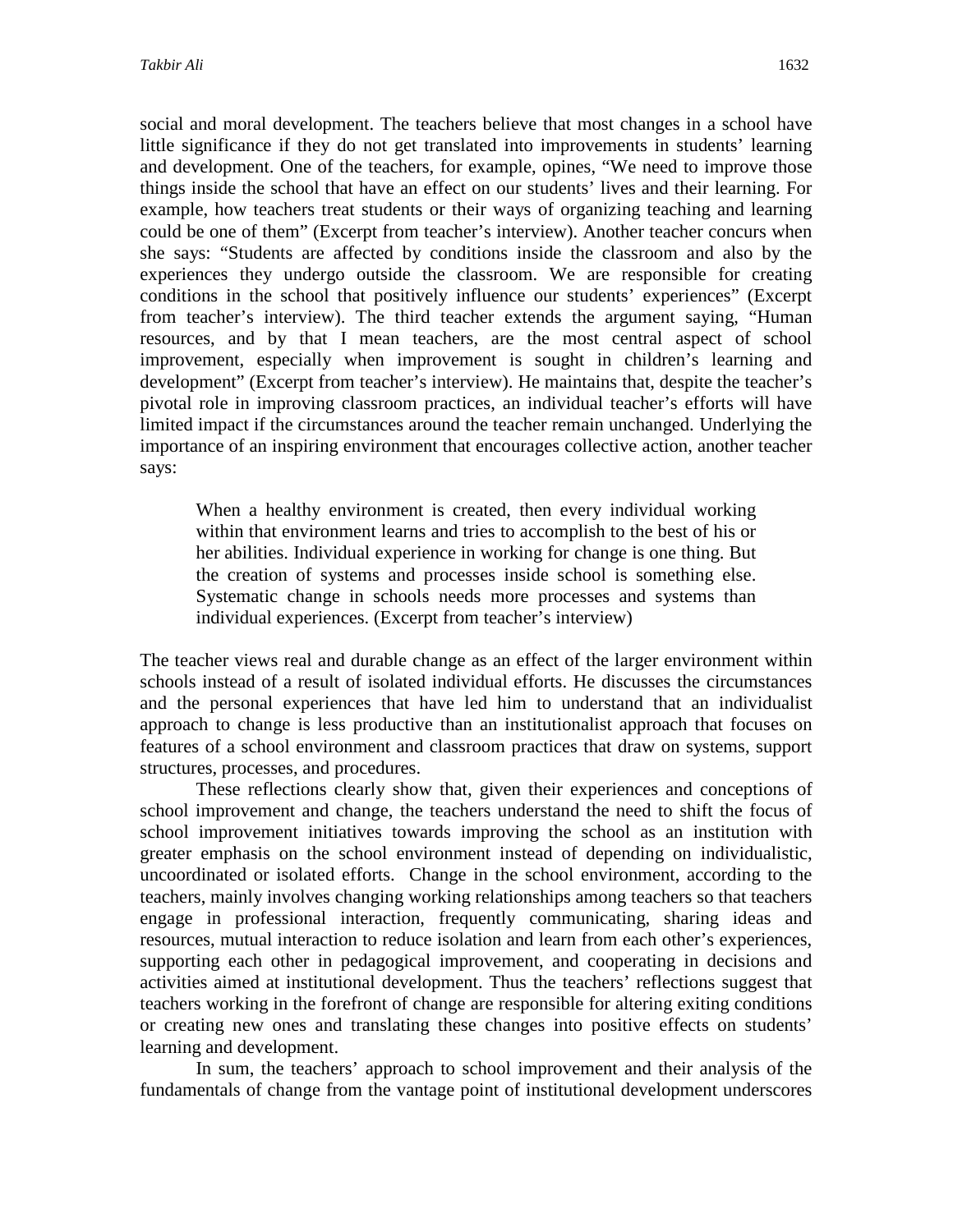the need to create an environment in school that not only inspires, encourages and supports teachers to initiate changes at their classroom level but also obliges them to collaborate in activities to improve the school practices aimed at students' learning and development.

# **Social Change**

The participants report involvement in community activities as agents of social change. Their role as agents of social change mostly involves participation in small-scale social work and emancipatory activities in the community. At the core of their voluntary activities in the community lies their desire to help break the vicious circle of poverty poor students, poor parents, poor families, and poor communities. The activities the teachers carry out in their communities are aimed at both educational and social change, two mutually supporting goals.

In the rural society of Gilgit-Baltistan, volunteer social work and participatory social activities play an important role in creating socio-cultural norms upon which the communities operate. Constrained by the space I cannot discuss the teachers' extensive involvement in social work as agents for social change. I just present glimpse of the teachers' contribution to societal development. The participants relate to their communities through social work in addition to the work they do in the school. Naturally the extent and the ways in which each of the four participants gets involved in social work differ. For example, one of the participants reports extensive involvement in social work in different capacities and volunteer positions: the *Mukhi* (religious leader in Ismaili tradition) in the *Jamat Khana* (community center), member of the Board of Directors of Shaheen Social Welfare and Educational Society and Manager of the Village Organization. In the capacity of *Mukhi*, the teacher gets involved in numerous religious and social activities. For example, he leads and guides his community in matters related to religious practices, socio-cultural development, and creating educational awareness among the community in general and promoting women's education in particular. He is the main person who communicates with outside institutions on behalf of the community and passes on information to the community from the institutions. He also has the mandate to interpret the information and guide the community in both religious and social domains in accordance with the directions provided its Imam (spiritual leader).

Another participant also actively participates in volunteer social activities in the community. She is an active member of the town's Girl Guide group, where she is a senior Guide and responsible for the training of new members. Additionally, she plays a leading role in organizing events, such as public celebrations, at local and regional levels. She is also an active member of the Aga Khan Social Welfare Board, a subsidiary institution of the Aga Khan Development Network that provides social support (e.g., health, education, living, and skills trainings) to poor and lower-income families.

As a volunteer educator, she helps the teachers who impart religious education to the community children in evening schools. She helps them learn about and implement child-centered, interactive teaching methods for religious education. The third teacher too has been involved in social work, but as an outsider he has a different relationship with the local community. His social work, more educational or intellectual in nature, is intended to generate social awareness. For example, acting as a public intellectual, he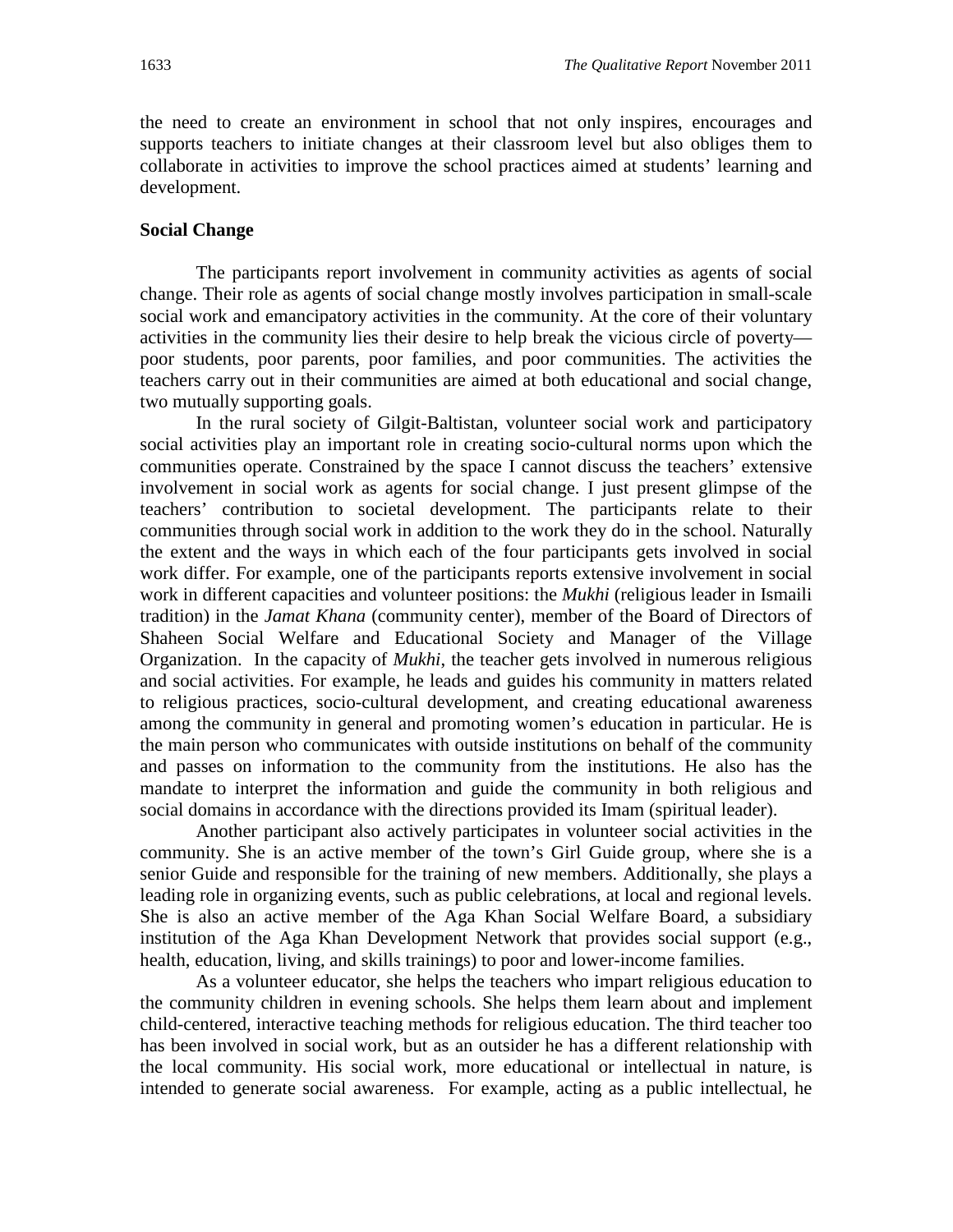contributes through writings and discussion to spread social awareness among the community. "Nothing is dearer to my heart than promoting social awareness among people", he says (Excerpt from teacher's interview).

He discusses a number of areas where he has made efforts to create awareness among the community. For instance, he notes that Gilgit-Baltistan is rich in natural herbs; some of them are precious for their medicinal effects, but the local people do not benefit from them. He claims, "I have worked to bring about awareness in the people about the commercial use of herbs and other natural resources" (Excerpt from teacher's interview). He further discusses how he tries to educate his co-workers and other people about social change. For example, he shares ideas or techniques about enhancing the capacity of agricultural land, dealing with cattle and dealing with fruit trees to protect them from diseases and increase their yield. He says:

These are a few ways and areas in which I try to educate people towards development and social change. These are genuine issues around which a common man in the community needs to be educated. I also discuss these ideas with students in the classroom, because ideas are for change and education is for living. (Excerpt from teacher's interview)

Likewise, the fourth participant has contributed notably to educational awareness in the community. For example, he played a catalytic role in creating unity among the community members, particularly motivating the educated members in the community to work towards mobilizing the community's resources to address two goals, the establishment of a coaching centre for girls and a reading center for the youth of the community.

There was no middle or high school for girls in the village. A coaching centre was set up in the building of the existing boys' high school; it operated as a second shift, in order to enable the girls to continue their education beyond primary and middle grades. The teacher raised money from local sources, made his own contribution and assisted the administrator of the centre in management. He also taught coaching classes after school hours.

The teacher was instrumental in setting up a study centre in order to encourage his fellow villagers, particularly the youth to productively utilize their time by getting involved in healthy activities, such as spending time in the reading centre to read the newspaper and other materials to enhance their knowledge.

Summed up briefly, the instances related by the teachers show that they are committed to and appreciate the importance of providing volunteer services to their communities. The nature of their involvement in social work varies in response to the needs and the unique circumstances that surround their respective communities; there are multiple ways, venues, opportunities, and possibilities for these teachers to play constructive roles in their society through contributing their resources, time, energy, ideas, knowledge, and intellect in various roles, including leader, catalyst, social reformer, agents of social change and, above all, a source of inspiration.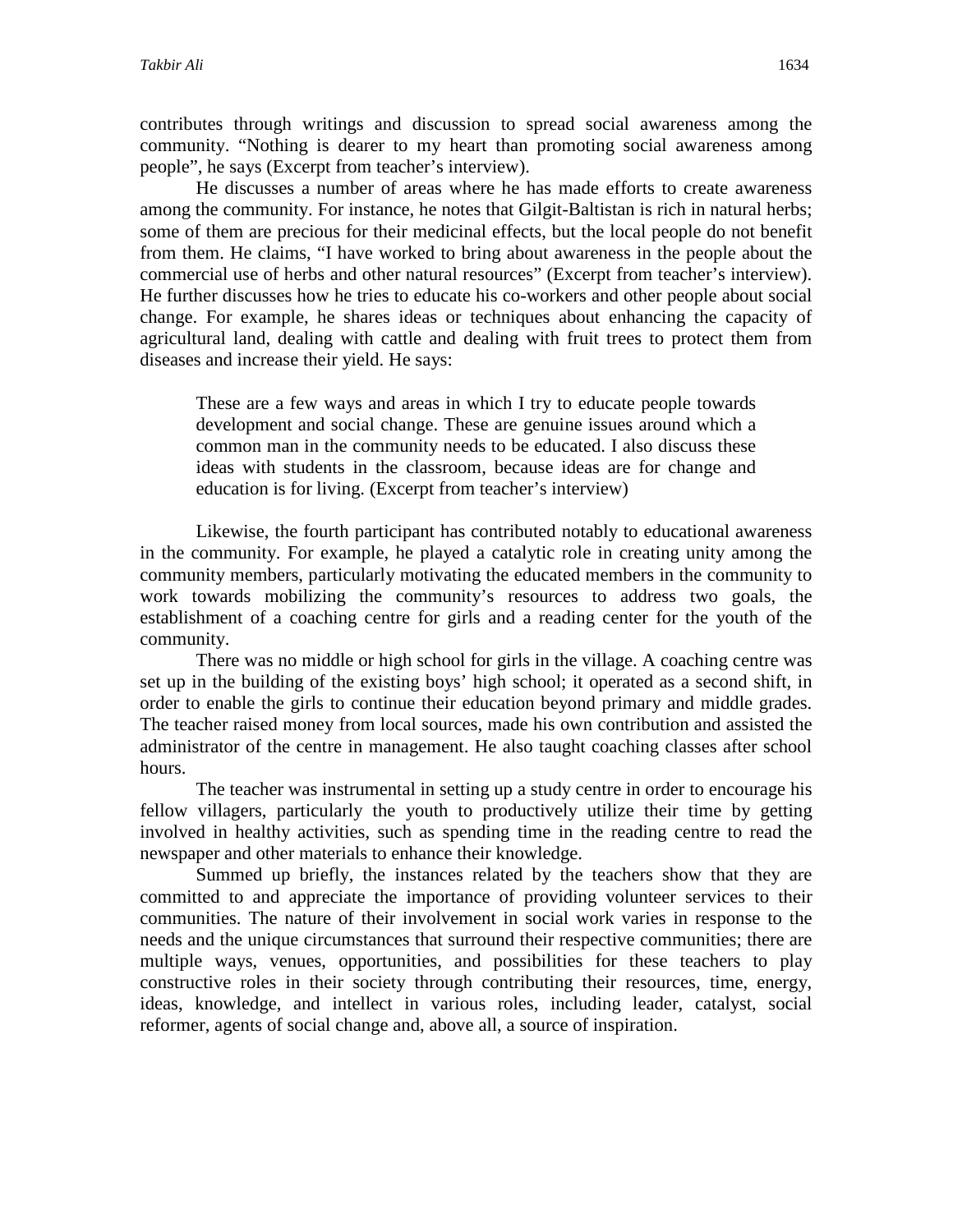## **Discussion and Implications**

The study described in this paper examined the individual contexts of teaching, namely, classroom, school, and community, and how the factors from these contexts interact to influence the teachers' practices and ultimately opportunities for student learning in the classroom. The following discussion of the findings of the study draws on the theory that teachers are the most central aspect of school improvement, especially when improvement is sought in children's learning and development. However, despite the teacher's pivotal role in improving classroom practices, an individual teacher's efforts will have limited impact if the circumstances around the teachers remain unchanged. This theory of change thus suggests that teachers working in the forefront of change are responsible for altering existing conditions or creating new ones inside and outside the school and translating these changes into positive effects on students' learning and development. In the ongoing struggle to foster institutional change, the dialectic of restructuring and re-culturing continues to affect students' learning and development, the bottom line of educational change (e.g. Anderson, 2002; Lieberman & Miller, 1994; Morrison, 2005). Thus, classroom, school, and community become three distinct contexts that interact to shape teachers' professional roles and dispositions and, in turn, students' educational experiences and development (e.g. Fullan, 1993; Reezigt & Creemers, 2005; Thiessen & Barrett, 2002; Thiessen, 1993).

Inquiry into teachers' experiences as active agents of change provides insights into how they pursue change in the multiple contexts of their work, illuminates what tensions and challenges they face, and reveals which strategies they use to cope with those challenges. The kind of changes teachers pursue in the multiples contexts explain that teachers' roles and functions are not fixed; they evolve as teachers construct new identities for themselves, in response to emerging situations in the world of their work.

# **Agent for Pedagogical Change**

Fundamentally, the pedagogical changes are concerned with the IOTs' efforts intended at bringing about improvement in what they do in the classroom towards improved student learning. In fact, the IOTs' change efforts in the classroom are motivated by their conception of their roles as teachers, their sense of commitment to their students, their willingness to try something new, and their interests in doing things differently. They take risks in attempting pedagogical changes and challenging questionable educational practices such as transmissive teaching methods, hierarchical teacher-student relationships.

The other dimension of pedagogical change relates to cultural alterations in the classroom. Here, "cultural alteration" refers to a change in the classroom psychosocial environment. The IOTs are inspired to alter the existing norms and create nonhierarchical teacher-student relationships based on the principles of a democratic classroom, in which individual students and their views are valued, students get involved in classroom decisions, and a sense of individual responsibility is fostered, which are crucially important to increase students' motivation, foster positive self-concepts, enhanced self-esteem, and self-confidence and high morale—all important to help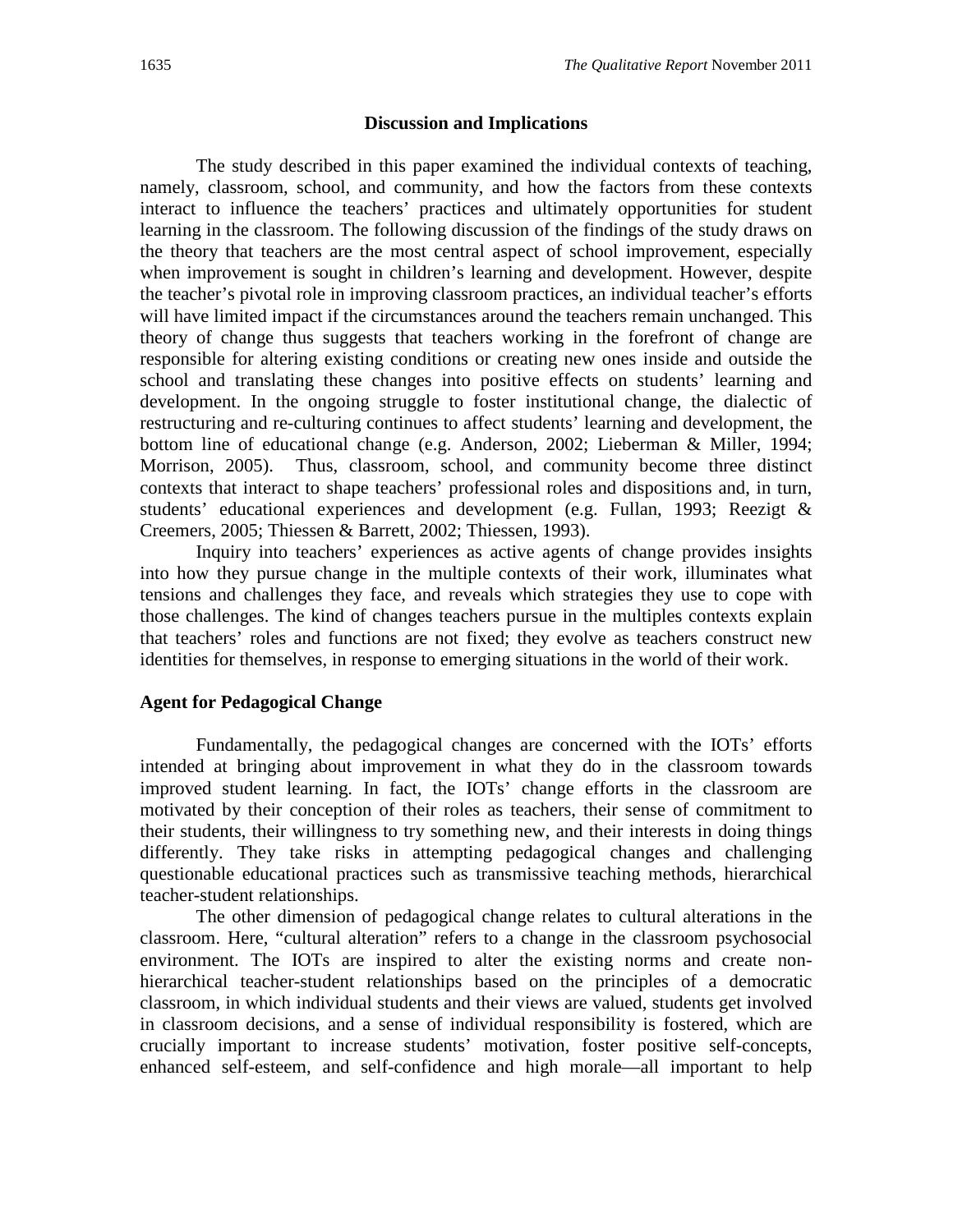students meaningfully engage in active learning and personality development (e.g., Fraser, 1994; Martin, 2006; Zembylas, 2005).

# **Agent for Institutional Change**

The IOTs' experiences of change in the classroom make it evident that a shift from transmissive teaching methods to interactive learning and less authoritarian teacherstudent relationships is a difficult task. These teachers and their students come across a wide variety of interconnected challenges that arise not only from situations in the classroom but also from the circumstances in the school and community. As Thiessen and Pike (1992) observe, "Classroom walls are not impermeable. Things that happen outside of schools ultimately affect what happens inside….The perplexities, paradoxes and perturbations experienced by teachers are often the result, or at least exacerbated by, external events" (p. 33). This creates a context for the IOTs' engagement in the change practices in school and community realm, thereby enacting their role as agent for institutional and social change.

Thus the institutional changes involve efforts aiming at bringing about improvement in school-wide practices, processes, cultural and structural aspect of the school. The IOTs' approach to institutional change in the school encompasses both structural (i. e., physical facilities, instructional resources, extra-curricular activities for students, and remedial teaching, etc.) and cultural changes (i. e., focus on the school's work' ethos, especially working relationships among teachers). In the cultural dimension, they use an approach similar to that they adopt in making change or dealing with challenges in the classroom. Change in the cultural aspect of school mainly involves changing working relationships among teachers so that teachers engage in professional interaction, frequently communicating, sharing ideas and resources, mutual interaction to reduce isolation and learn from each other's experiences, supporting each other in pedagogical improvement, and cooperating in decisions and activities aimed at institutional development.

# **Agent for Social Changes**

The IOTs' engagement in changes practices in community realm appears to be multi-dimensional. They get involved in various efforts towards establishing and promoting connections between the school and its external social world. The other dimensions are illuminated by the activities the IOTs are engaged in and the contributions they make to the various features of social changes in the society of which they are a part. As far as the first dimension is concerned, the IOTs strongly believe in good schoolhome-community relationships, for two reasons: First, they hold the view that students' home and school experiences can be complemented, enriched and extended when parents and teachers share information about students' specific needs (i.e., physical, educational and emotional), interests, abilities, goals, and difficulties at home and school. Second, the differences in students' experiences in their two different worlds (school and outside school) sometimes pose challenges to the teachers, which can be overcome through the collective efforts of teachers, parents, families, and community members. The literature strongly supports the view that home-school contact enhances children's learning and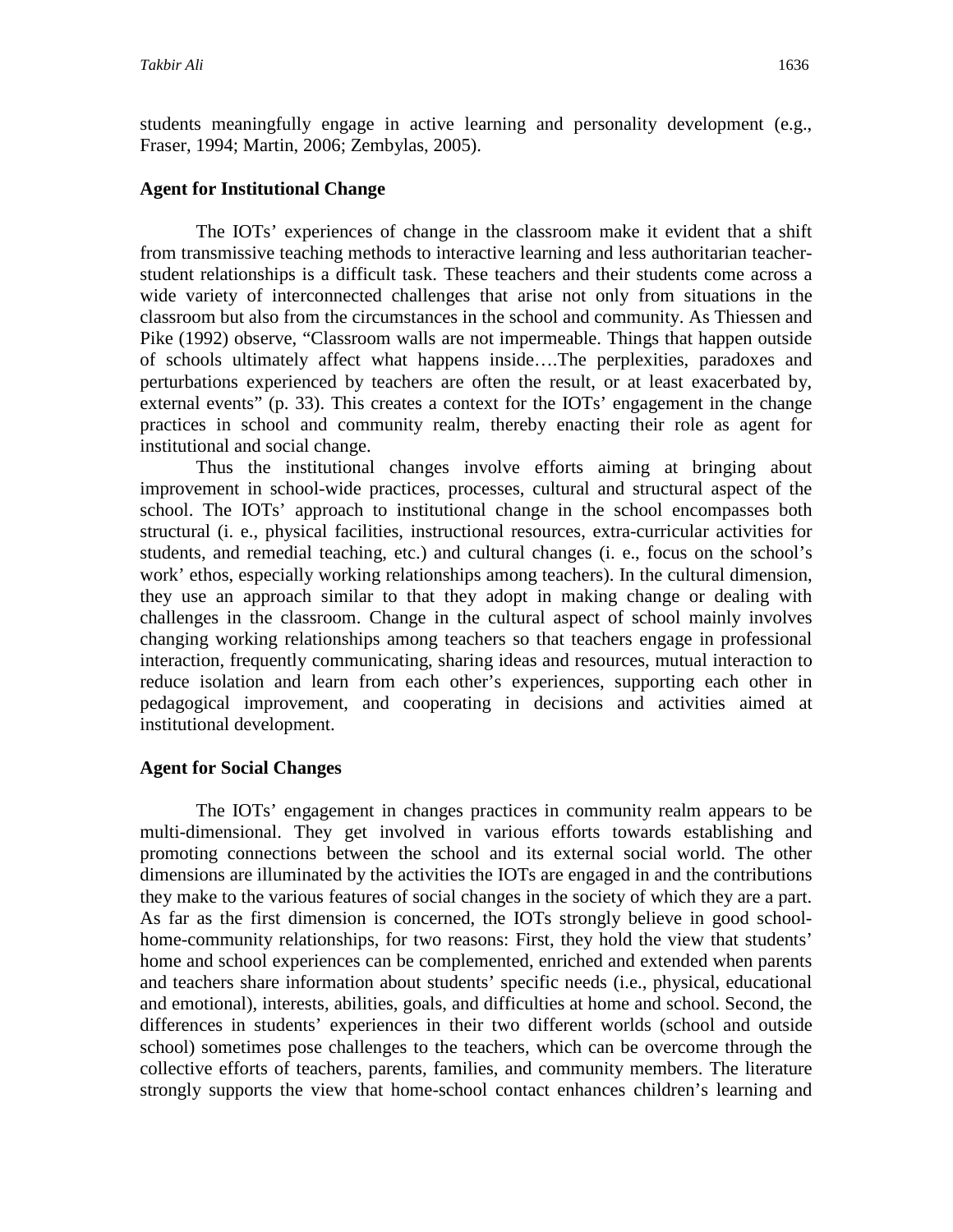development as well as increases the accountability of schools to parents and vice versa (e.g., Mortimore, 1991; Tomlinson, 2002).

The IOTs recognize their social responsibilities as important members of the community and become active participants in community affairs. They play diversified roles in social and emancipatory activities intended to promote general social awareness, support women's welfare and create educational opportunities for girls. They contribute with resources, ideas, and service to community development. Their services to the community as agents for social change are inspired by their sense of social consciousness. Their deep involvement in community affairs and strong association with community organizations help them to become acquainted with the social problems and challenges facing their communities as well as to become thoroughly familiar with the communities' resources, conventions, outlook, and the attitudes. Once they comprehend the socio-cultural dynamics of their communities and achieve familiarity with the opportunities and limitations for community development, they are better prepared to mediate between the school and the community. Moreover, this firsthand knowledge of communities' socio-cultural environment allows them to enrich the curriculum by discussing in their day-to-day teaching a wide variety of socio-cultural concepts such deep-rooted and widespread customs and practices, which case expenditures, such as festivals, religious and cultural rituals (i. e., births, marriages, funerals) and other sociopolitical functions (e.g., family system, political setup, economic and labor conditions, women's and children status) which normally are not included in the curriculum.

To conclude, the deliberations, reflections, and arguments presented in this paper portray the improvement-oriented teachers as progressive practitioners who are determined to promote academic competence among their students and social enlightenment among their communities. They appear to be committed to pedagogical, institutional, and social change. They appreciate the multilayered nature of challenges to improvement in classroom practices, which requires them to engage with changes at multiple fronts. The different, yet interconnected changes, places student learning at the centre of any improvement the IOTs pursue in the classroom, school, and community.

The changes the IOTs purse inside and outside the classroom have important features in common. Their pedagogical changes in the classroom and their development of a supportive environment in the school through teacher collaboration and their interaction with parents and the wider community all seek to improve students' learning, understanding, and development. These features of change are fundamental in creating and enabling interactive and learner-centered climate in the classroom and also in building a supportive school environment in which teachers individually and collaboratively become involved in continuous improvement.

Thus the kinds of changes the IOTs want in classroom, school, and community realm, especially in the ways in which teacher-students, schools, and key stakeholders (i. e., parents, community members, educational officials) interact, also emphasize the principles of meaningful interaction, mutual support, cooperation, shared understanding of opportunities and issues, and the development of mutual respect and trust. Thus, the IOTs' approaches to changes in classroom, school, and community are all premised on the principles of exchanging ideas, seeking and embracing new ideas and innovation, encouraging and supporting each other, engaging in increased communication,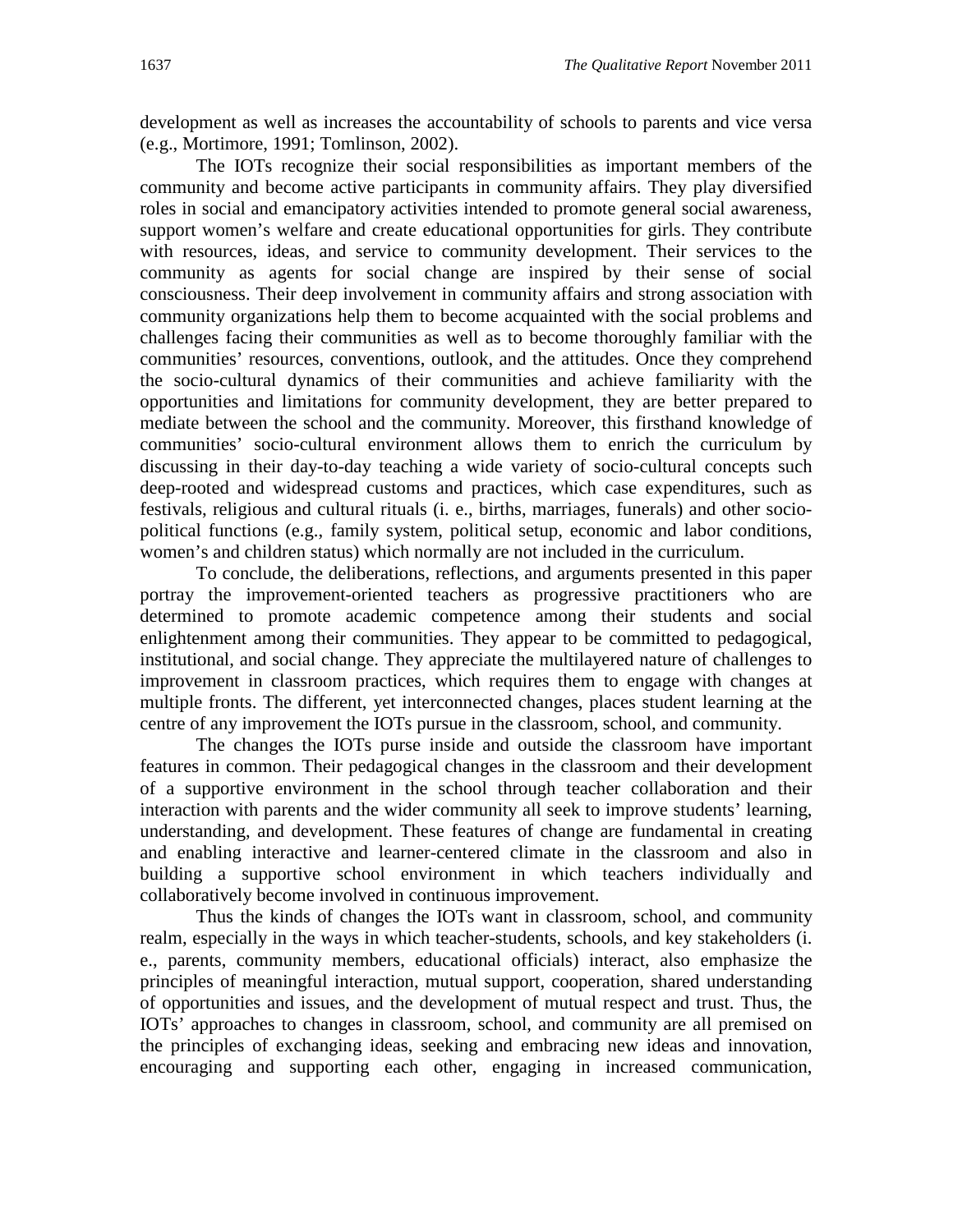integrating efforts and resources and fostering a spirit of teamwork among all key stakeholders.

In fact, pedagogical, institutional, and social changes the IOTs pursue in classroom, school, and community context respectively are intricately interconnected. It is because of the fact that the IOTs' schools are located in and serve different communities. The demographics of a school community, the students' family backgrounds and characteristics, the community's norms and culture, the characteristics of the educational systems that control finance and policies all influence the teachers' work in the classroom and the school's achievements. Teachers working in schools located in disadvantaged communities face an uphill struggle in helping their students learn and develop regardless of their disadvantaged backgrounds. To be successful in this situation, the IOTs cannot focus their change efforts only on the classroom; their struggles expand to the school and community contexts. They therefore need to become active in efforts to promote institutional and social change.

 These conclusions accord with the widely held perspective that teachers are centrally located to influence all these change. Teachers can shape their environment and vice versa. As Giddens (1981) says, "Indeed all human action is carried on by knowledgeable agents who both construct the social world through their action, but yet whose action is also conditioned and constrained by the very world of their creation" (p. 81). This suggests that teachers, through their activities in their social worlds of classroom, school and society, can create or reproduce cultural, structural, and institutional and societal practices and conditions. At the heart of these changes is a changing image of teachers as the "key reformers in education" (Thiessen & Kilcher, 1993, p. 69). As reformers, teachers engage in both restructuring and re-culturing of the classroom, school, and society (Fullan, 1991; Thiessen & Kilcher, 1993). Hence the inclusive image of IOTs is a reformer. This image integrates all other roles the IOTs play in their effort to reform or improve classroom, institutional, and social practices. The recognition of the multilayered nature of teacher initiated changes, the interconnectedness of the classroom, school and community context, and integration of teachers varied roles into their image as reformer has important implication for diversifying teachers work, teacher education and professional development.

This study supports the literature's general view that that professional development for teachers as change agents needs to focus not just on technical teaching skills but also on aspects specific to their change agent roles, which require them to flexibly respond to changes and challenges through innovation, creation, experimentation, inquiry, reflection, adoption, adaptation, and modification to suit both changes and strategies to the situation at hand (e.g., Fullan, 1993; Muijs & Harris, 2003; Senge, 1990; Stoll, 1999). To function as change agents in a complicated world of pedagogical, institutional and social change, teachers need skill, knowledge, and values that apply to all three realms and the challenges that lie within and across them.

The lessons learnt in this study contain a number of immediate implications for school improvement practices, the process of educational change and for a number of educational stakeholders in Gilgit-Baltistan and elsewhere. The important lessons learnt suggest that educational change in the unique socio-cultural context of Gilgit-Baltistan is complex and full of interrelated and layered challenges. Hence, educational stakeholders need to better appreciate the complex interplay of multi-layered challenges that confound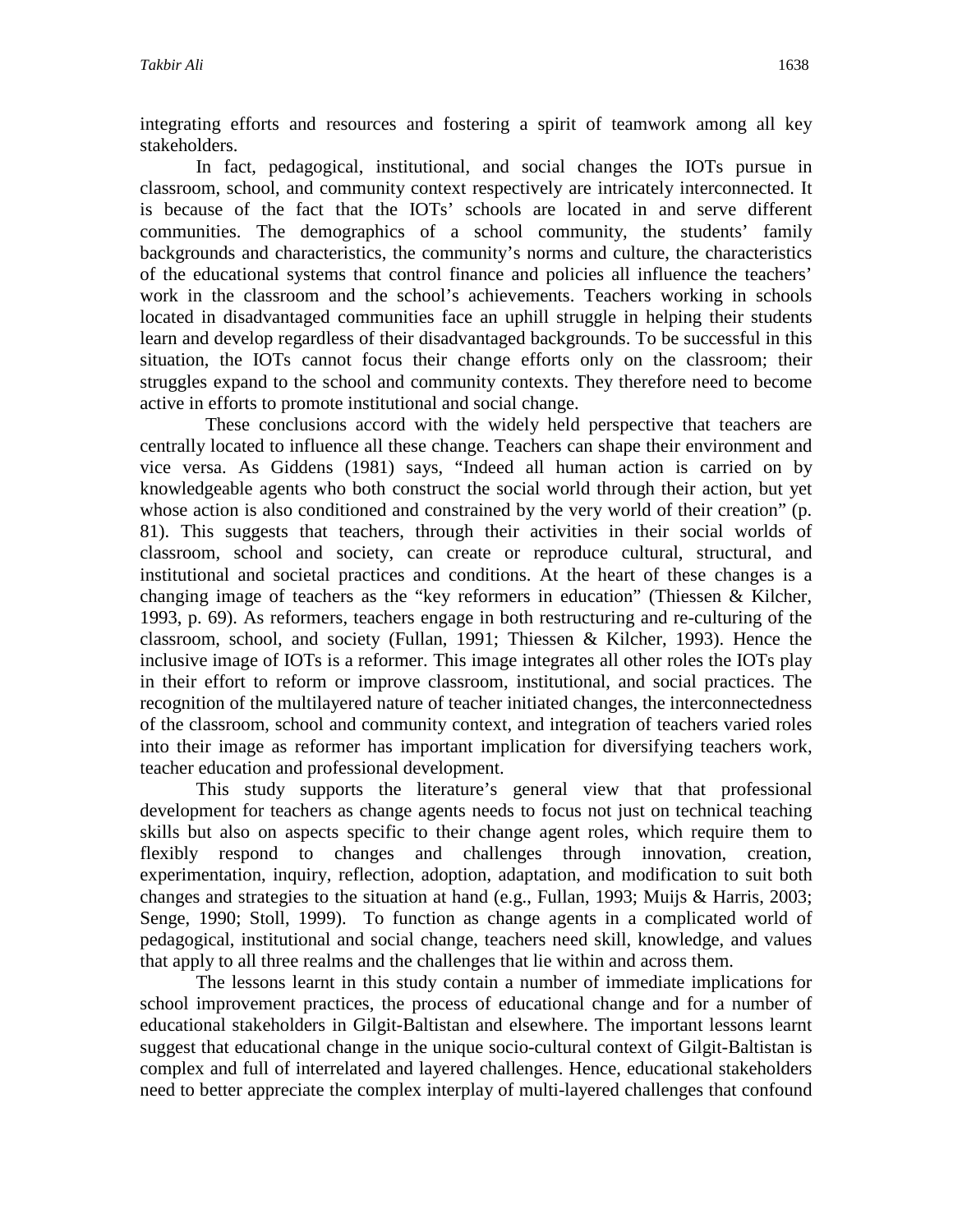the fundamental change teachers attempt in the classroom. Each stakeholder group, such as parents, community members, educators, supervisors, and policy makers confronts a different set of challenges and needs to provide support to schools and teachers either directly (e.g., providing needed resources, removing hurdles) or indirectly (e.g., creating conditions or providing other support to help teachers deal with the challenges). Thus, the insights of this study contributes to the understanding of the change process that can significantly inform decisions and practices in facilitating educational change in high schools in Gilgit-Baltistan and elsewhere in the country.

The growing recognition that treating teachers as lifelong learners is positively related to improvements in student learning underscore the importance for supporting IOTs in Gilgit-Baltistan and elsewhere through various professional development opportunities inside and outside their schools. No matter how professionally competent, teachers always need to expand the horizon of their professionalism by renewing their commitment, deepening their understanding of the change process, learning about new ways, exploring innovative strategies, and enhancing their capacity to effectively deal with the complex and multi-layered challenges facing them in their efforts to improve what they do in the classroom, school, and community. In particular, my two participants from Government schools considered the lack of in-service professional development opportunities as a great disadvantage. It is thus incumbent upon the education systems in Gilgit-Baltistan (especially the Government school system) to create more opportunities for teachers to energize and reorient themselves in response to the demands of continuous improvement, to become familiar with new developments in pedagogical knowledge, to update their knowledge and skills to develop a reflective mind so as to handle changes and respond to emerging challenges effectively.

This study underscores that need for the policy-makers, educational managers, and donors to do more to listen to teachers. It calls for a better representation of teachers' voices—inclusion of representative teachers who are committed to, interested in, and knowledgeable about change process in high schools. These IOTs can be mediators between education systems and their schools, and are the best-placed stakeholders to provide the authorities with well-informed views on the efficacy of new policies, programmes and projects. Their input will not only facilitate designing programmes and innovations relevant to school change but also help to reduce the gap between teachers and educational managers, thereby enhancing the school's capacity to engage in continuous improvement. Specifically, the expertise and change knowledge of IOTs can be brought to bear upon policy decisions, educational innovations, and professional development programmes. Educators, planners or programme developers can seek IOTs' input into: development or improvisation of pre-service and in-service teacher development syllabi; providing teacher training in pedagogy, content area, school management and school change; designing specific innovations in schools in respect of teaching-learning, curriculum, assessment or other structures and conditions under which teachers live and work; and designing programmes or interventions for schoolcommunity partnerships.

These suggestions are made in line with the literature's emphasis on the strategy of specifying directions for educational innovations, formulating new standards of practice and designing school improvement programmes by drawing on the existing valuable practices and knowledge embedded in the of teachers' day-to-day work (e.g.,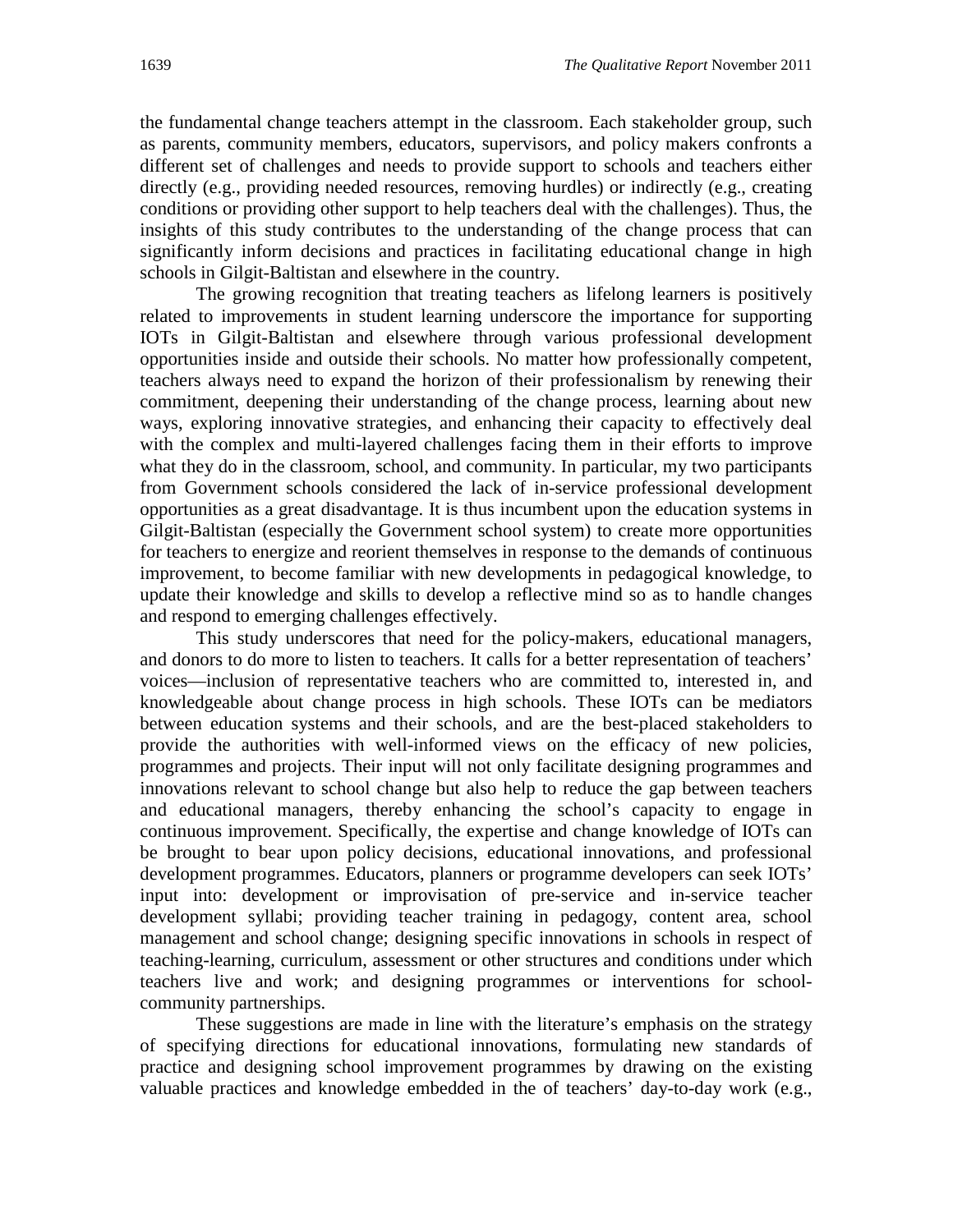Fullan, 2001; Sarason, 1996). The education systems in Gilgit-Baltistan and elsewhere can certainly benefit from the inclusion of their IOTs' voices in deliberation, decisions, active planning, and implementation of change. Also, according recognition to their perspectives on change and improvement, which are embedded in their experiences, should legitimize IOTs' involvement in policy dialogue. Traditionally, teachers in Gilgit-Baltistan have been treated as a tool to implement change at the behest of administrators instead of as active partners in the development and implementation of school improvement plans. To my knowledge, teachers' advice has been never sought in planning improvement programmes in the area. The problems that could occur in implementation have never been discussed with teachers; nor have teachers been given the opportunity to express professional and personal problems and questions they might have in their school.

Last but not the least; the participants reported that participation in research was a professional development experience for them because it provided them with an opportunity to review their own core beliefs and practices. In other words, involving teachers in the change process, to provide advice, review current practices, and suggest new practices also supports the development of those same teachers who ultimately must implement the new policies or programmes.

#### **References**

- Aga Khan Foundation. (1998). *Putting the child first: Teacher education for quality learning and school improvement*. Pakistan-Canada Social Institutions Development Program.
- Anderson, S. E. (2002). The double mirrors of school improvement: The Aga Khan Foundation in East Africa. In S.E. Anderson (Ed.), *Improving schools through teacher development: Case studies of the Aga Khan Foundation Projects in East Africa* (pp. 1-20). Netherlands: Swets & Zeitlinger Publishers.
- Associate Press of Pakistan (2009, August 28). Cabinet Approves Gilgit-Baltistan Empowerment and Self-Governance Order 2009. Retrieved from: http://app.com.pk
- Calderhead, J. (2001). International experience of teaching reform. In V. Richardson (Ed.), *Handbook of research on teaching* (4th Ed., pp. 777-802). Washington, DC: American Educational Research Association.
- Cochran-Smith, M., & Lytle, S. L. (1993). *Inside/outside: Teacher research and knowledge*. New York, NY: Teachers College Press.
- Creemers, B. M., & Reezigt, G. J. (2005). Linking school effectiveness and school improvement: The background and outline of the project. *School Effectiveness and School Improvement*, *16*(4), 359-371.
- Creswell, J. W. (1998). *Qualitative inquiry and research design: Choosing among five traditions*. London, UK: Sage Publications.
- Dani, A. H. (1989). *History of northern areas of Pakistan*. Islamabad, Pakistan: NIHCR.

Denzin, N. (1970). *The research act in sociology.* Chicago, IL: Aldine.

Directorate of Education Northern Areas (2005). *Education statistics in Northern Areas*. Education Information Management System.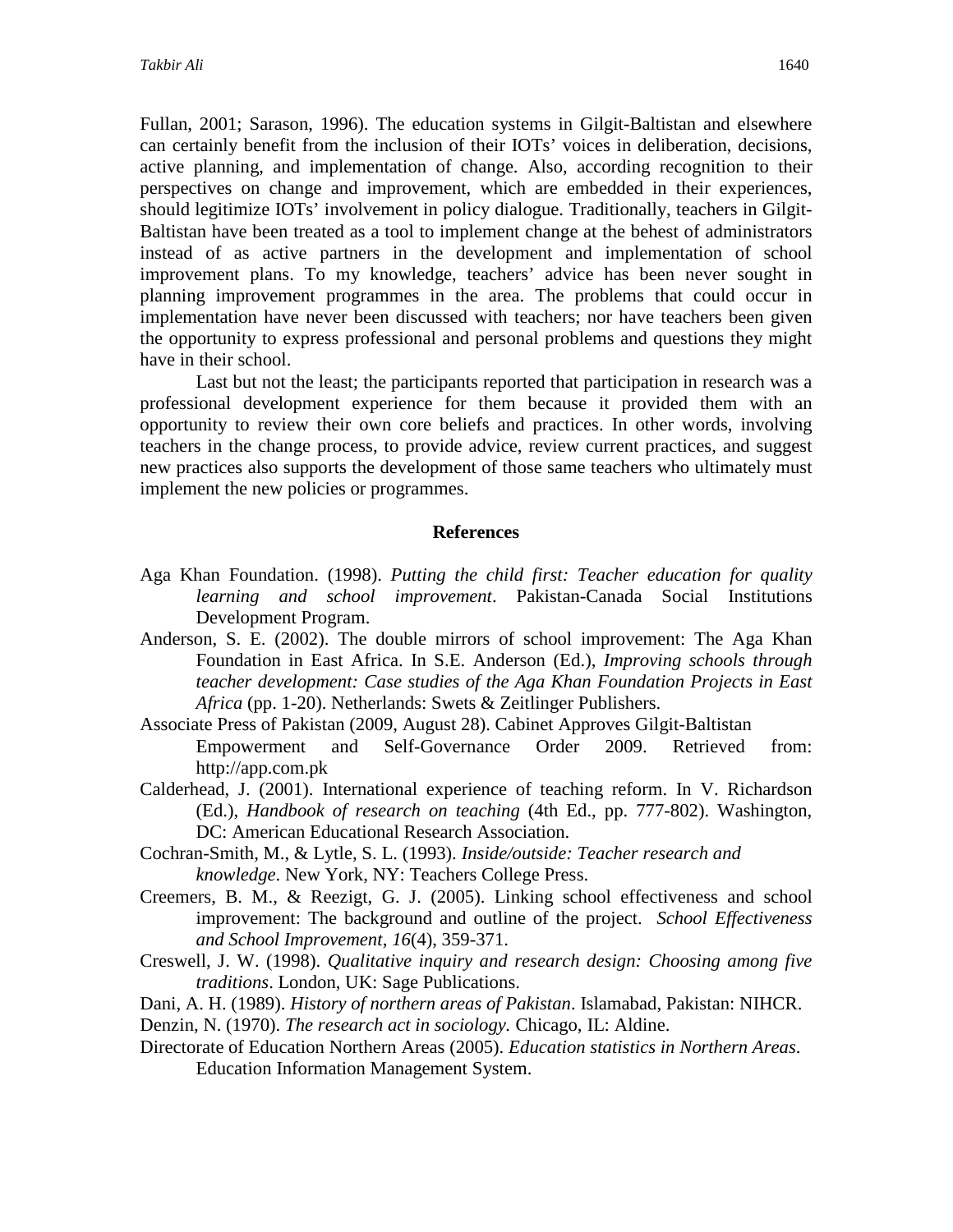- Drake, S., & Miller J. P. (2001). Teachers' perception of their roles: Life in and beyond the classroom. *Curriculum and Teaching, 16*(1), 5-23.
- Eisner, E. (1998). *The enlightened eye: Qualitative inquiry and the enhancement of educational practice.* New York, NY: Macmillan.
- Eisner, E.W. (1991). The new frontier in qualitative research methodology. *Curriculum Inquiry*, *3*(3), 259-273.
- Eisner, E. W., & Peshkin, A. (Eds.). (1990). *Qualitative inquiry in education: The continuing debate*. New York, NY: Teachers College Press.
- Farah, I. (1996). *Road to success: Self sustaining-primary school changes in rural Pakistan* (Executive summary No. 0351) Karachi, Pakistan: The Aga Khan University Press. Retrieved from http://www.aku.edu/ied/raps/Documents/Ex\_Summary\_RTS.pdf
- Flecknoe, M. (2005). The changes that count in securing school improvement. *School Effectiveness and School Improvement*, *16*(4), 425-443.
- Fraser, B. J. (1994). Research on classroom and school climate. In D. Gabel (Ed.). *Handbook of research on science teaching and learning* (pp. 493-541). New York, NY: Macmillan Publishing Company.
- Fullan, M. G. (1982). *The meaning of educational change.* New York, NY: Teachers College Press.
- Fullan, M. G. (1991). *The new meaning of educational change.* (2nd ed.). New York, NY: Teachers College Press.
- Fullan, M. G. (1992). *Successful school improvement*. Buckingham: Open University Press.
- Fullan, M. G. (1993). Why teachers must become change agents. *Educational Leadership*, *50*(6), 12-17.
- Fullan, M. G. (2001). *The new meaning of educational change* (3rd ed.). Toronto, CA: Irwin Publishing Ltd.
- Giddens, A. (1981). *A contemporary critique of materialism: Power, property and state*. Basingstoke: McMillan.
- Glesne, C. (1997). *Becoming qualitative researchers*: *An introduction* (2nd ed.). New York, NY: Longman.
- Government of Gilgit-Baltistan (2010). http://www.gilgitbaltistan.govpk.
- Government of Pakistan. (2002). *Report of the committee of experts on standard of education improvement at SSC and HSSC levels*. Ministry of Education, Islamabad.
- Government of Pakistan. (2009). *Economic Survey of Pakistan 2009-2010*. Ministry of Finance, Islamabad.
- Guba, E., & Lincoln, Y. (2000). Paradigmatic controversies, contradictions, and emerging confluences. In N. K. Denzin & Y. S Lincoln (Eds.). *Handbook of qualitative research* (2nd Ed., pp. 163-188). Thousand Oaks, CA: Sage.
- Guba, E. G., & Lincoln, Y. S. (1994). Competing paradigms in qualitative research. In N.K. Denzin & Y. S. Lincoln (Eds.). *Handbook of Qualitative Research* (pp. 105- 117). London, UK: Sage Publication.
- Guskey T. R. (1995). Professional development in education: In search of the optimal mix. In T. R. Guskey & M. Huberman (Eds.). *Professional development in*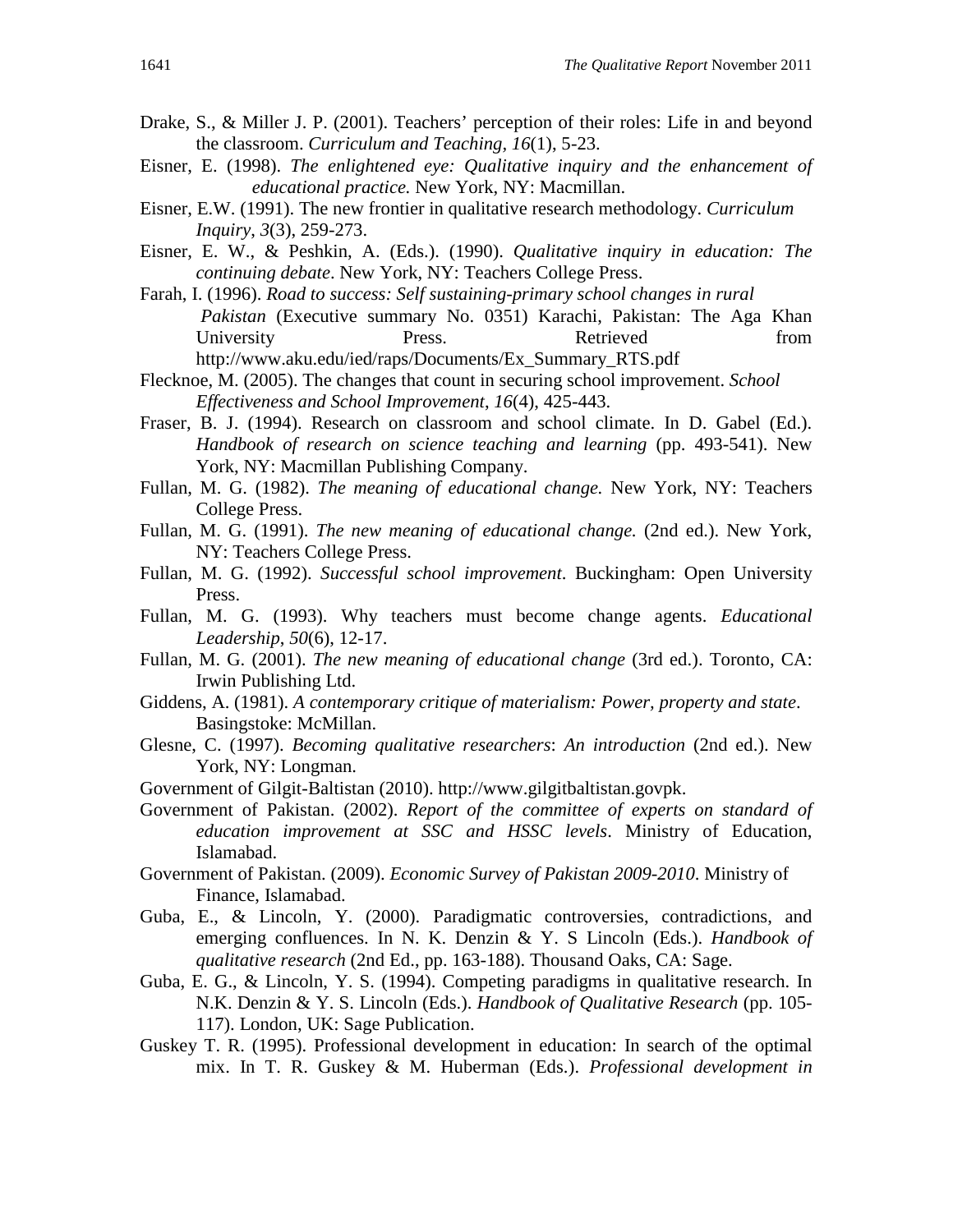*education: New paradigms and practices* (pp. 144-131). New York, NY: Teacher College.

- Hafiz, M., & Yuri, V. G. (2005). *Encyclopedia of Pakistan*. Karachi: Oxford University Press.
- Hancock, D. R. (1998). *Doing case study research: A practical guide for beginning researchers*: New York, NY: Teachers College Press.
- Hargreaves, A. (1994). *Changing teachers, changing times: Teachers' work and culture in the postmodern age*. New York, NY: Teachers College Press.
- Heck, S. F., & Williams, R. C. (1984). *The complex roles of the teacher: An ecological perspective*. New York, NY: Teachers College Press.
- Hitchcock, G., & Hughes, D. (1995). *Research and the teacher: A qualitative introduction to school-based research* (2nd ed.). London, UK: Routledge.
- Honig, M. I., Kahne, J., & McLaughlin, M. W. (2001). School-community connections: Strengthening opportunity to learn and opportunity to teach. In V. Richardson. (Ed.). *Handbook of research on teaching* (4th Ed., pp. 998-1030). Washington, DC: American Educational Research Association.
- Kanji, G., & Ali, T. (2006). School improvement: A case from the Northern areas in Pakistan. In I. Farah & B. Jaworski (Eds.). *Partnerships in educational development* (pp. 193-206). UK: Symposium Books.
- Lagendijk, M. A. M. (1993). *Cooperation and local organization: A study of collective action in two mountain villages in Ishknoman, Northern Pakistan* (Unpublished master's thesis, University of Amsterdam, Amsterdam.
- Lieberman. A., & Miller. L. (1994). *Teachers-transforming their world and their work*. New York, NY: The Falmer Press.
- Lincoln, S. & Guba, G. (1985). *Naturalistic inquiry*. London, UK: Sage Publications.
- Mortimore, P. (1991). School effectiveness research: Which way at the crossroad? School *Effectiveness and School Improvement*, *2*(1), 213-229.
- Martin, A. J. (2006). The relationship between teachers' perceptions of student motivation and engagement and teacher enjoyment of confidence in teaching. *Asia-Pacific Journal of Teacher Education*, *34*(1), 73-93.
- Merriam, S. B. (1985). The case study in educational research: A review of selected literature. *The Journal of Educational Thought*, *19*(3), 204-215.
- Merriam, S. B. (1988). *Case study research in education: A qualitative approach*. San Francisco, CA: Jossey-Bass Publishers.
- Miles, M. B., & Huberman, A. M. (1994). *Qualitative data analysis: A sourcebook of new*

*Methods*. Newbury Park, CA: Sage Publication.

- Muijs, D., & Harris, A. (2003). Teacher Leadership—improvement through empowerment? Overview of the literature. *Educational Management & Administration*, *31*(4), 437-448.
- Morrison, K. (2005). Structuration theory, habitus and complexity theory: Elective affinity or old wine in new bottles? *British Journal of Sociology of Education, 26*(3), 311-326.
- Niyozov, S. (2001). *Understanding teaching in Post-Soviet, rural, mountainous Tajikistan: Case studies of teachers' life and work,* (Unpublished doctoral dissertation), University of Toronto. Toronto.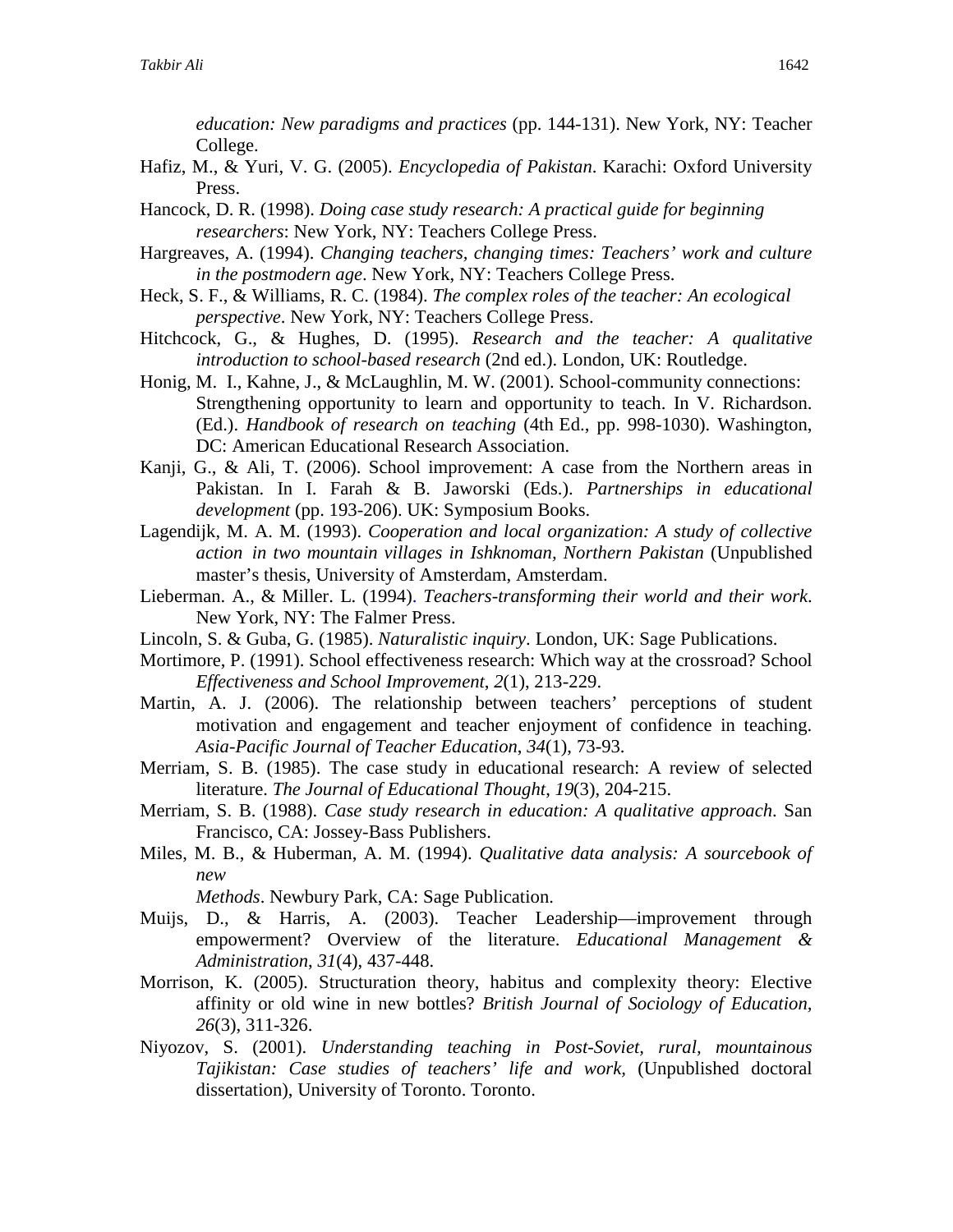- Randi, J., & Corno, L. (1997). Teachers as innovators. In B. J. Biddle, T. L. Good, & I. F. Goodson (Eds.), *International handbook of teacher and teaching* (pp. 1163-1221). Netherlands: Kluwer Academic Publishers.
- Reezigt, G. & Creemers, B. (2005). A comprehensive framework for effective school improvement. *School Effectiveness and School Improvement*, *16*(4), 407- 424.
- Sarason, S. (1996). *Revisiting the culture of the school and the problems of change*. New York, NY: Teacher College Press.
- Senge, P. (1990). *The fifth discipline: The art and practice of the learning organization*. New York, NY: Doubledy.
- Scheerens, J., & Demeuse, M. (2005). The theoretical basis of the effective school improvement model (ESI). *School Effectiveness and School Improvement*, *16*(4), 373-385.
- Schwandt, T. A. (1994). Constructivist, interpretivist approach to human inquiry. In N.K. Denzin, & Y. S. Lincoln (Eds.). *Handbook of qualitative research* (pp. 236-247). London, UK: Sage Publication.
- Shafa, M. (2003). *Understanding how a government secondary school head teacher addresses school improvement challenges in the Northern Areas of Pakistan,*  (Unpublished doctoral dissertation(, University of Toronto, Toronto.
- Stake, E. R. (1995). *The art of case study research*. London, UK: Sage Publication.
- Stoll, L. (1999). Realising our potential: Understanding and developing capacity for lasting improvement. *School Effectiveness and School Improvement*, *10*(4), 503- 532.
- Streefl, H. P., Khan, H. S., & Lieshout, V. O. (1995). *Aga Khan rural support program, the project of Aga Khan foundation. contextual study of the northern areas and Chitral*. Syracuse, NY: University Printing Service.
- The Aga Khan Rural Support Program (2000). *An assessment of socio-economic trends and impacts in Northern Pakistan (1991-97): Findings from AKRSP's farm household income and expenditure surveys*. Policy and Research Section.
- The Aga Khan Development Network (2001). *The Northern Pakistan Education Programme: Phase II, 2003-2008: Programme proposal*.
- Thiessen, D. (1993). In the classroom, in the corridors, and in the boardroom-the professional place of Canadian's teachers in future policy making. *Journal of Educational Policy*, *8*(3), 283-303.
- Thiessen, D., & Anderson, S. E. (1999). *Getting into the habit of change in Ohio schools: The cross-case study of 12 transforming learning communities*. Retrieved from ERIC database. (ED436841)\_
- Thiessen, D., & Barrett, J. R. (2002). Reform-minded music teacher: In more comprehensive image of teaching for music teacher education. In R. Colwell & C. Richardson (Eds.). *The new handbook of research on music teaching and learning*  (pp.759-785). New York, NY: New York University Press.
- Thiessen, D., & Kilcher, A. (1993). *Innovations in teacher education: A review of recent literature*. Toronto, CA: MGS Publications Services.
- Thiessen, D., Pike, R. (1992). *Project 95+: Images of the future teacher*. Toronto: Teacher Education Council.